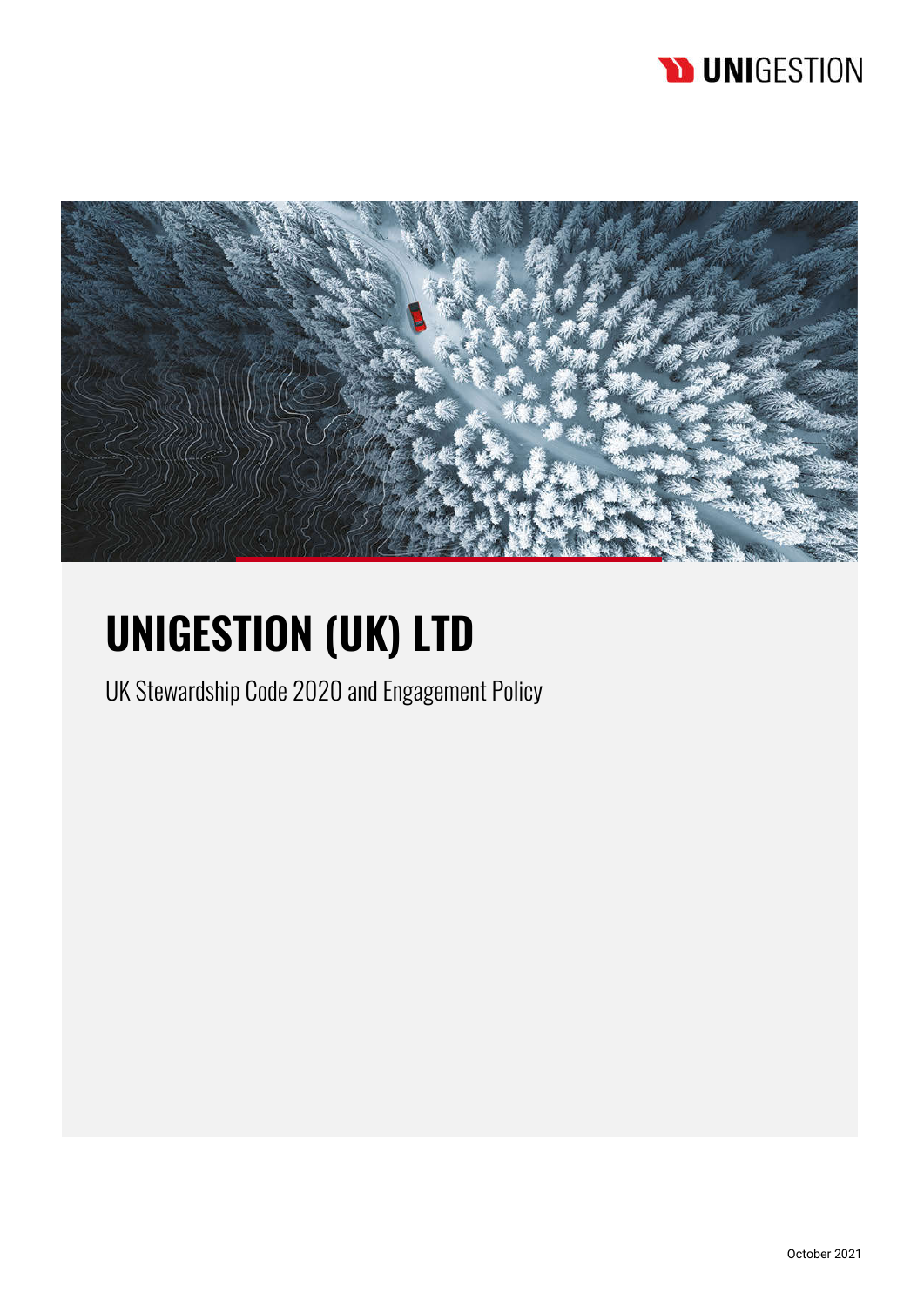

Unigestion (UK) Ltd ("Unigestion") manages assets for a range of institutional clients and a small number of high net-worth families. It manages assets for segregated mandates, pension funds, investment companies and for some of the Unigestion range of investment funds.

At Unigestion, we aim to act in the best interests of all our stakeholders by engaging with the companies that we invest in and by exercising our voting rights with care. Not only is this in line with good market practice, but it supports our investment philosophy of prudent risk management and responsible investment of our clients' money.

This document explains Unigestion's compliance with the UK Stewardship Code and its principles. It also fulfils our responsibilities under the EU Shareholder Rights Directive (SRD II), complies with FCA requirements and follows SEC guidance. It is publicly available on our website at: https://www.unigestion.com/responsible-investment/policies-and-reporting/

# PURPOSE AND GOVERNANCE

# **Principle 1**

Signatories' purpose, investment beliefs, strategy, and culture enable stewardship that creates long-term value for clients and beneficiaries leading to sustainable benefits for the economy, the environment and society.

For 50 years, Unigestion has pursued the same goal – to offer investors sophisticated and innovative investment solutions that achieve their objectives. At the same time, we recognise the important role we play in supporting the sustainable development of the economy and providing an inclusive and entrepreneurial culture where our employees are empowered to deliver and encouraged to develop their skills.

# **Purpose and strategy**

As long-term stewards of our clients' capital, we believe we have a duty to deliver attractive returns and support the sustainable development of the economy. We strive to accomplish this purpose in both the way we invest and the way we operate our business.

Our ownership structure is aligned with our purpose – our largest shareholder is the FAMSA Foundation, a charitable foundation established by Unigestion's Chairman Bernard Sabrier in 2011, which makes substantial contributions to a wide range of projects in the charitable, educational, cultural and medical fields. Unigestion's management team and other institutions are also shareholders, ensuring both an alignment of interests with clients and high standards of corporate governance. This structure ensures our goals are aligned with society, our people and our clients.

Our vision of success is based on four strategic pillars:

- ► The performance and service we deliver to our clients
- The financial sustainability of our company
- Providing the best environment to empower our partners and colleagues
- ► Our contribution to society

We believe in constantly evolving our investment offering to deliver performance, remaining differentiated and showing value for money to clients. If we can achieve this, we will be able to achieve sustainable growth in our revenues and operating profit, supporting our desire to provide the best working environment to our colleagues and partners, and our aim of making a significant contribution to society. We seek to achieve this both through the responsible allocation of assets to support the move to a sustainable economy, and by paying dividends to the FAMSA Foundation.

We have put the United Nations' Sustainable Development Goals (SDGs) at the very heart of our business. We particularly focus on aligning ourselves with SDG 3 around 'Good Health and Well-being', SDG 5 around 'Gender Equality', SDG 12 around 'Responsible Consumption and Production' and SDG 13 around 'Climate Action'. These considerations are an integral part of the decision-making process across all our investment lines, as well as part of the way Unigestion operates internally as an organisation.

# **Our investment beliefs**

We believe that intelligent risk-taking is key to delivering consistent returns over time. Active risk management is the engine of performance. It allows us to target rewarded risk more precisely, permits us to assess the risk-return profile of each investment and enables us to adapt to different market conditions and tailor portfolios to investors' risk appetite.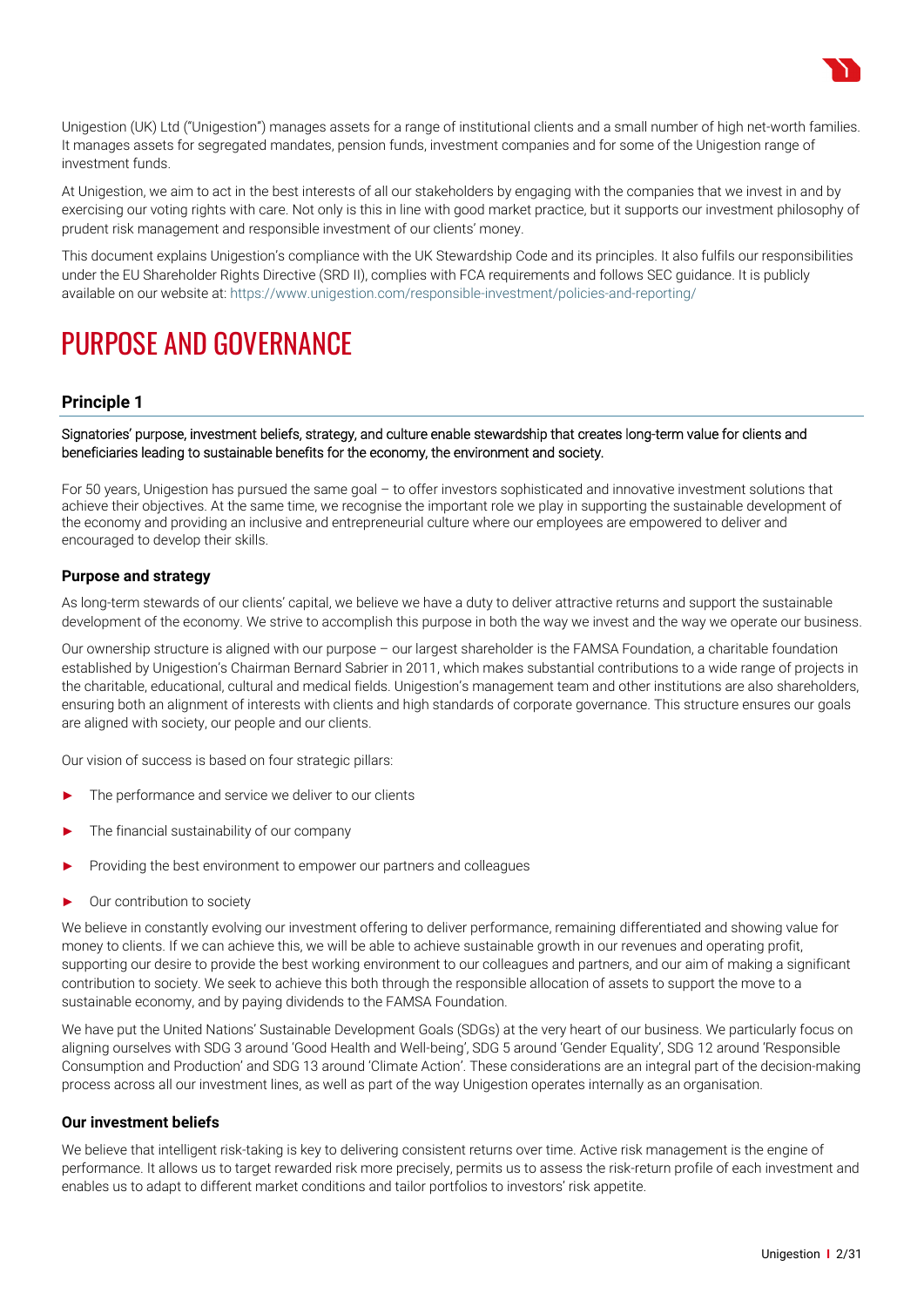

By combining mind and machine we can make smarter, faster decisions. We use sophisticated proprietary tools to process market data in a robust, repeatable and scalable way, combining this with the human insight of our experienced investment teams, who use discretionary and forward-looking analysis to assess future risks.

Unigestion believes in innovation. Our culture of research, supported by close links with academia, enables us to constantly evolve our processes as the market develops, driving new investment ideas that we can share with clients to meet their requirements as they evolve.

Unigestion wants to be recognised as an investor that integrates ESG in a responsible manner across all of our investment processes, including how we interact with the companies in which we invest and in the operational management of our own firm. ESG principles are deeply rooted across all our investment lines, with 84% our assets covered by ESG considerations. We believe that investing in well-governed businesses with responsible practices can make a positive contribution to our clients' portfolios over the long term. Sustainability will be a long-term driver for change in markets, countries, sectors and companies, creating significant opportunities for fruitful investment.

We have honed our approach to ESG since launching our first responsible equity product in 2004, evolving our approach across the asset classes we cover. We integrate ESG considerations throughout our investment processes - from universe screening and investment selection to portfolio construction and active ownership.

# **Active ownership**

We strive to be responsible stewards of our clients' assets within a framework of strong governance and transparency. Effective stewardship benefits companies, investors and the society as a whole.

Our stewardship and direct engagement activity focuses on the ESG factors we believe will have the greatest impact for longterm investors. As an active and responsible owner, we incorporate ESG criteria when voting our shares to help drive positive change. Furthermore, we believe that prudent stewardship is of benefit to all constituents and we support a broad definition of fiduciary duty.

Unigestion casts votes on all shares under its control and we involve and inform our clients on the results through the services of ISS, a third-party proxy voting specialist firm. Votes are cast based upon a customised policy built upon their International Sustainable Proxy Voting policy with enhancements to address stricter criteria for Director and Auditor independence as well as the incorporation of ISS's Climate Voting Services, which uses their Climate Scorecard. The investment team and the Responsible Investment Committee monitor the voting guidelines monthly to ensure they are aligned with our approach to stewardship. In the context of segregated portfolios, clients can express their own stewardship and proxy voting requirements which we will endeavour to accommodate.

We include ESG analysis in all of our equity portfolios at different steps of the process to eliminate stocks with important specific ESG risks such as environmental, excessive carbon emissions, tobacco, thermal coal, producers of adult entertainment, predatory lenders, workforce treatment or corporate governance issues, legal problems or fraud. We also exclude stocks with direct exposure to controversial weapons (cluster bombs, landmines, depleted uranium, and chemical and biological weapons) from all our equities portfolios. In addition to our proprietary research, we use ESG research provided by Sustainalytics, and carbon emissions data from Trucost and the Transition Pathway Initiative, to help identify ESG risks.

We require our portfolios to maintain an ESG score that is higher than the market reference on an ongoing basis. This is achieved through a positive tilt to equities with better ESG scores and a negative tilt to the ones with the worst ESG scores.

In addition, we have signed the Montreal Carbon Pledge and commit to publicly reporting on the carbon footprint of our liquid pooled funds on an annual basis.

We have participated in collaborative engagements organised by the UN-supported Principles for Responsible Investment (PRI). In addition to collaborative engagement, Unigestion engages directly with individual portfolio companies on a variety of issues.

# **Reporting**

We are committed to continuously increasing transparency of reporting to clients on ESG impacts and our active ownership strategy.

We report on a range of stewardship outcomes, to both clients and the public, through the Responsible Investment section of our website. We provide Proxy Voting Reports (semi-annually), Direct Engagement Reports (semi-annually) as well as ESG Reports (monthly).

For our UK pension plan clients, we meet the annual transparency reporting required under SRD II.

Furthermore, we have worked with investment consultants on very detailed stewardship reporting for our joint clients, used to enable them to complete Implementation Statements, a regulatory requirement for UK pension schemes.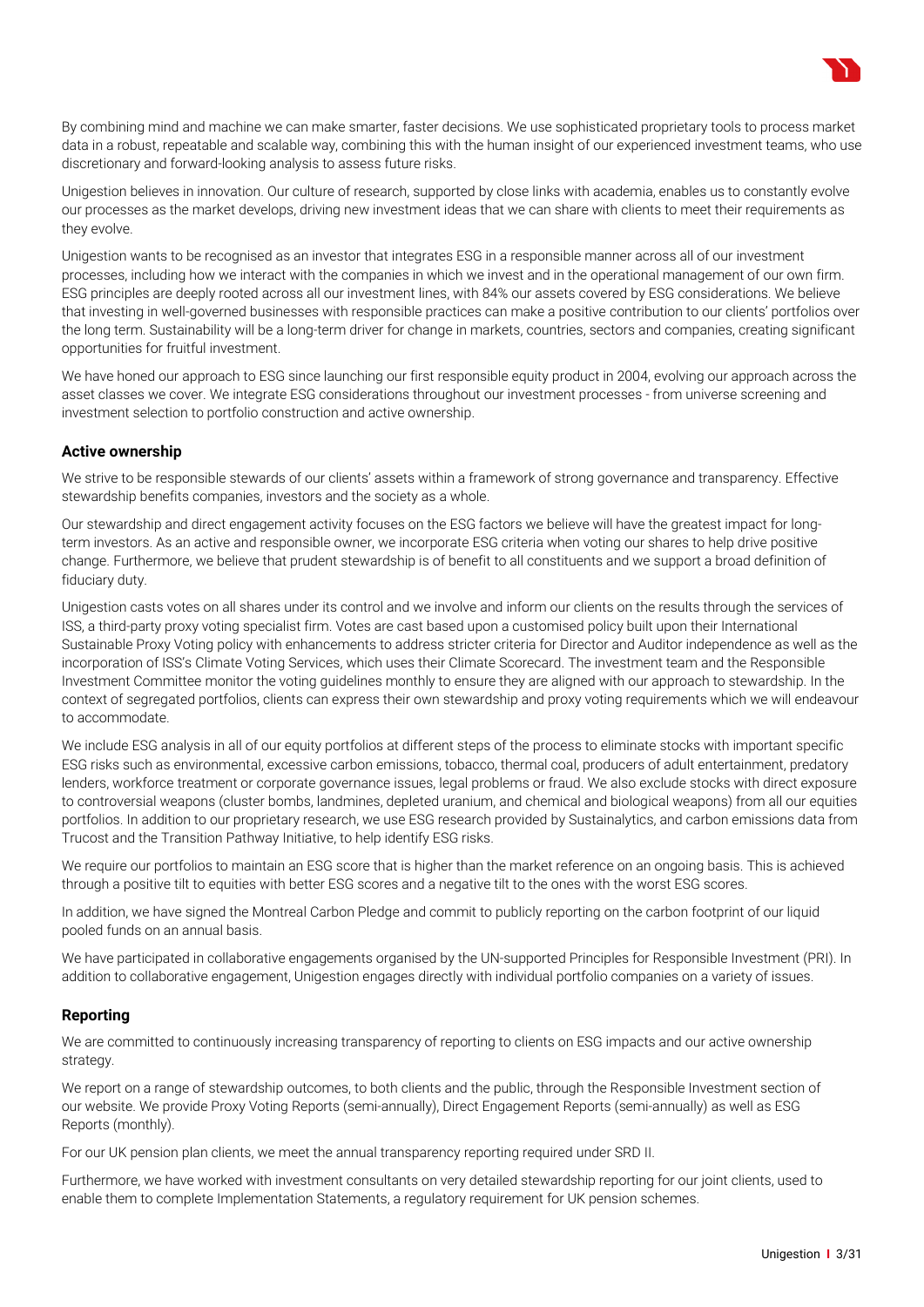

The positive feedback that we receive from clients satisfies us that we have been able to meet our clients' expectations in providing detailed reporting on stewardship outcomes particularly addressing their PLSA, LGPS Transparency, and Solvency II, and other customised reporting requirements. We are now further enhancing our ability to automate the production and dissemination of this information.

We publish a large number of publicly-available documents on the "Responsible Investment/Policies and Reporting" page of our website: https://www.unigestion.com/responsible-investment/policies-and-reporting/. These include the Responsible Investment Policy, Responsible Investment Annual Report, PRI Transparency Report and Assessment Report.

This section of our website also contains our Responsible Investment Roadmap, which communicates where we stand today in terms of Environmental, Social and Governance (ESG) positioning and where we want to be over the next three years. It sets out our ambitions toward sustainability - not only in how we invest, but also in how we function as a firm.

# **Culture**

At Unigestion, people are valued for their passion and ideas and our ultimate goal is to serve clients and society. Our commitment to ongoing research and innovation helps create a dynamic environment where new ideas are welcomed and development and learning never stops.

This commitment has helped Unigestion thrive for 50 years. We take pride in the way we serve our clients and society. We seek to provide a working environment built on trust, respect, support and empowerment in which our employees can thrive and achieve their full potential.

#### **Our Values**

With around 220 employees located across 10 offices in Europe, North America and Asia, the key to building strong relationships with staff is sharing common values, engaging and developing our employees as well as establishing clear goals, metrics to steer behaviours.

Our values are summarised as Engagement, Conviction and Ownership. These three words act as the 'compass' guiding each and every one of us to deliver sustainable growth. For more than 50 years, our values have been deeply rooted in our behaviour, our culture and our way of conducting business. The world may be changing but our values remain constant

Our first value is Engagement. We foster engagement toward our clients, our mission to perform and our quest to innovate. Our ultimate aim is to help our clients reach their goals by delivering performance over the long-term and providing the best service possible. This mind-set permeates every aspect of what we do and focuses the mind of every colleague within the organisation.

Our second value is **Conviction**. Unigestion was founded by passionate free thinkers and entrepreneurs who have successfully guided the company through several market crashes and numerous bouts of volatility, thanks to a relentless focus on client needs and an emphasis on new ideas. Our independence enables us to consider our clients and colleagues as partners embarked on a journey for the long run. We have the responsibility to our stakeholders, as well as to society, to behave in a way that respects and promotes societal, environmental and economic welfare.

Our third value is Ownership. We believe that everyone in the organisation, from the most junior colleague to the CEO, should seize accountability and seek responsibility. Our staff are empowered to take decisions and to solve problems for our clients and partners. Every employee at Unigestion is in charge of their own destiny and contributes to our collective success.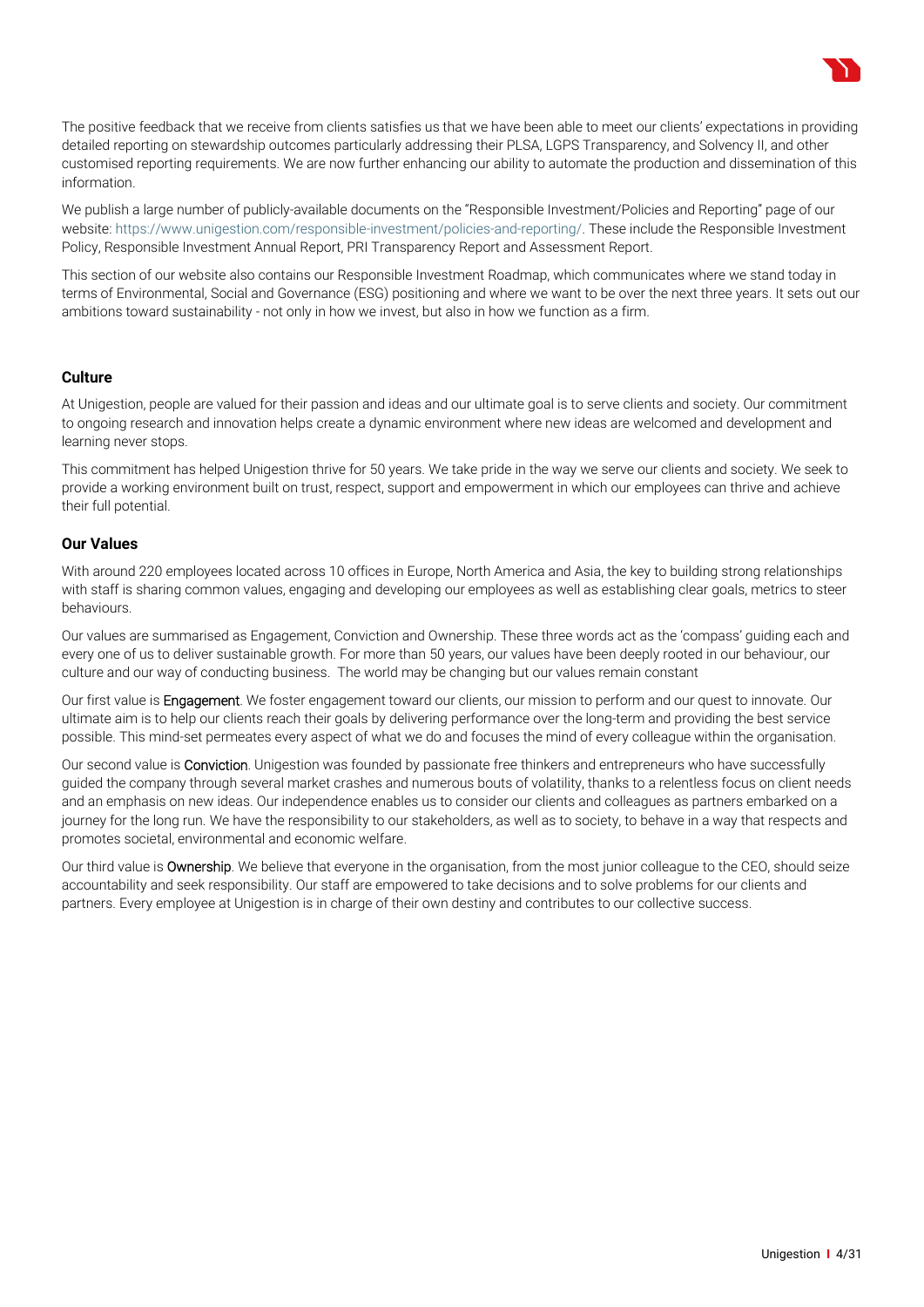

# **Principle 2**

#### Signatories' governance, resources and incentives support stewardship.

#### **Governance**

ESG is a priority for Unigestion and as a result, we have established a strong governance framework that empowers our sustainable values and beliefs at the highest level of the Group. Therefore, the Responsible Investment Committee reports directly to the Executive Committee (ExCo). As the ExCo is the highest decision-making committee within the Unigestion Group, its decisions then apply at all levels of the companies of the Group, in each area of investment expertise and controlled by the Risk department.

This centralised governance approach is designed to ensure consistency in the application of our Responsible Investment Policy, including firm-wide exclusions and integration strategies, across asset classes and investment teams. Having a harmonised approach also aids in the efficient firm-wide enforcement of ESG portfolio guidelines, constraints, and sustainability risks by our Risk Management function.

You will find hereunder the responsible governance hierarchy:

| <b>Function</b>                                     | <b>Role &amp; Responsibilities</b>                                                                                                                                                                                                                                                                                                                                                                                                   |
|-----------------------------------------------------|--------------------------------------------------------------------------------------------------------------------------------------------------------------------------------------------------------------------------------------------------------------------------------------------------------------------------------------------------------------------------------------------------------------------------------------|
| Responsible Investment<br>Committee                 | Advise the Executive Committee (ExCo) on defining the approach to responsible investment at Group level<br>▶<br>Propose ESG strategies and integration methodologies to ExCo and develop the firm's ESG framework<br>Introduce ESG considerations within investment decision-making processes in a well-structured and<br>aligned way<br>Responsible for ESG implementation on behalf of ExCo, whether customized or regulatory<br>▶ |
| <b>Executive Committee</b>                          | Ultimate responsibility and oversight of all ESG-related activities<br>Takes strategic decisions on ESG integration based on Responsible Investment Committee (RI Committee)<br>recommendations<br>Communicates the final decisions to the Investment Committee (IC)<br>▶<br>Monitors IC implementation                                                                                                                              |
| Investment<br>Committees/Portfolio<br>managers (PM) | Implement ExCo decisions according to investment line particularities under consideration of ESG specifics<br>▶                                                                                                                                                                                                                                                                                                                      |
| Risk Management (RM)                                | Daily monitoring of adherence to investment quidelines implied by the overarching ESG strategy (pre + post<br>▶<br>trade control)<br>The ability to alert or block trades, should thresholds be reached or nearing limits<br>Independent monitoring of sustainability risks at asset level across all strategies                                                                                                                     |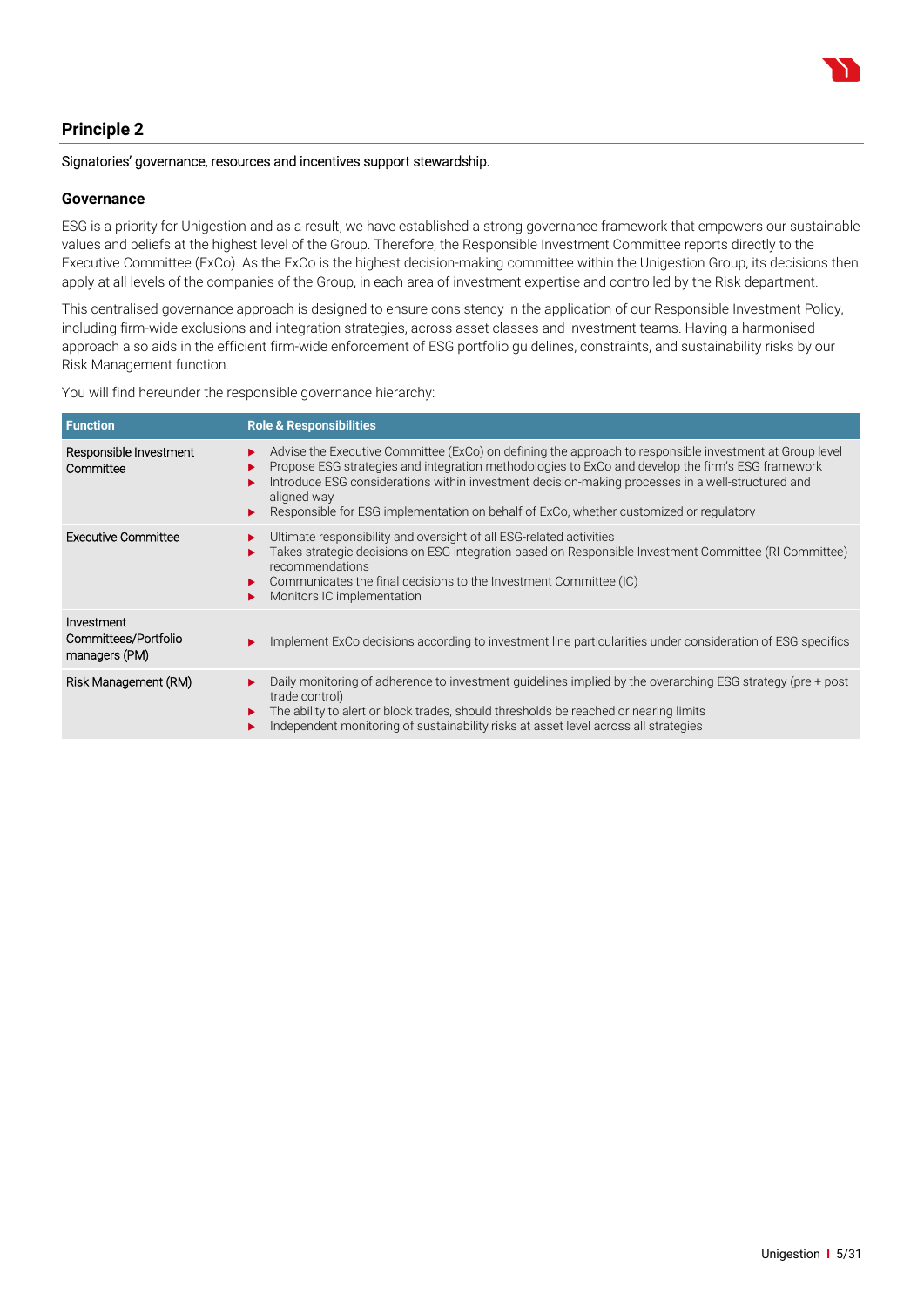Our Responsible Investment Committee leads the development and integration of ESG principles into all key processes including investment and risk management across the relevant entities and products. Composed of senior management, including our CEO, Fiona Frick, the Committee has published our ESG policy, which establishes the following principles to guide our activities:

- We integrate **ESG risks** throughout the organisation, including investment decision-making processes
- We **actively engage** and exercise investors' rights as shareholders by voting at shareholder meetings through our customised proxy voting policy, and engaging directly and collaboratively with investee companies and relevant stakeholders
- Where possible, we aim to increase positive impacts and to reduce negative impacts. However, the scope and nature of these processes are determined at a product level
- We consider ESG best practices by aligning our investment policy with the philosophy of the UN PRI and by being an active member of industry-wide movements such as the UK Stewardship Code, LGPS Transparency Code and the Standards Board of Alternative Investment (SBAI).



Source: Unigestion as at 31 December 2020.

During 2020, we updated the Terms of Reference of the RI Committee. We added representation from both Compliance and Risk both of which hold vetoes. Their expertise is particularly relevant when addressing new regulatory regimes such as the EU's Sustainable Finance Disclosure Regulation (SFDR).

#### **Resources**

Unigestion's goal is a seamless integration of ESG criteria throughout the investment decision making processes, risk management, and reporting functions. As such, all employees embrace these issues, rather than relying on a small sub-set of the firm to implement ESG initiatives. That said, a number of members of the Responsible Investment Committee spearhead our activities in this regard. Their biographies follow:

#### Fiona Frick, Responsible Investment Committee Sponsor

Fiona Frick is Chief Executive Officer of Unigestion SA and has more than 30 years' experience in the asset management industry. During more than a decade in this role she has developed a high profile in the international asset management industry and academic circles as a respected speaker on economics, financial markets and the rise of sustainable finance. Fiona is a frequent commentator on financial markets for Bloomberg TV, CNBC and Sky News and is a regular speaker at events such as the Milken conference, the CFA Institute, Fund Forum, 100 Women in Finance, Bloomberg Invest, IPE and the Robin Hood Investors Conference. She also gives lectures at universities such as IMD Business School, Imperial College London and Oxford around the evolution of asset management and the impact of sustainability.

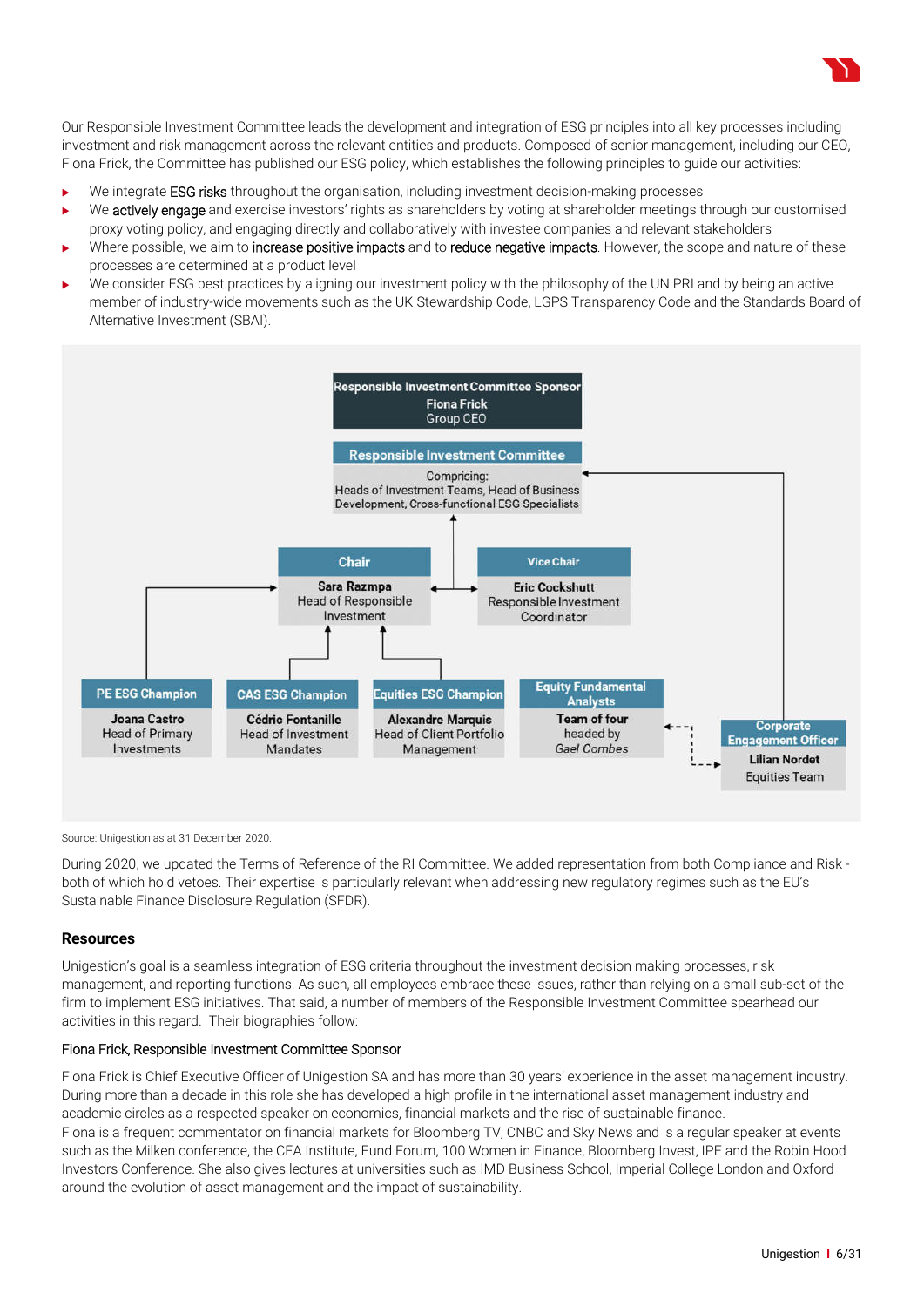

Fiona started her career as a fundamental analyst at Unigestion SA, covering traditional asset classes in the 1990s. During her early career, she worked as an investment manager responsible for high yield and convertible bond funds and in 1995, led the development of the company's equity activities. As Head of the Equities team, she was responsible for the development of an innovative approach for managing equities based on the Minimum Variance anomaly which was then implemented into the firm's investment solutions. Fiona was appointed Chief Executive Officer of the Company in January 2011.

Fiona holds a Masters in Business Administration from the Institut Supérieur de Gestion (I.S.G.) in Paris and graduated with a degree in Literature and Philosophy from the University of Dijon. She has also completed a number of executive education programmes at the IMD Business School in Lausanne.

#### Sara Razmpa, Head of Responsible Investment

Sara Razmpa, CFA, Director, is a Portfolio Manager within the Equities Team, Head of Responsible Investment, and Chair of the Responsible Investment Committee. She joined Unigestion SA in July 2018. She began her career as a junior product specialist for the credit structuring team at Credit Suisse in February 2012. She then joined Lombard Odier Investment Management LOIM in November 2012 as a quantitative analyst. Sara then became Equities Portfolio Manager within the Smart Beta team. In 2014, she moved as Portfolio Manager to the Fundamental fixed income Team. She has been involved in responsible investment (SRI) since 2013 including the integration of ESG and SDG data in investment processes as well as reporting and internal training.

Sara holds a Masters degree in financial engineering and risk management from HEC Lausanne in 2012, a bachelor's degree in economics from the University of British Columbia and a bachelor's degree in electrical and electronics engineering from Tehran University. She has also completed the CFA Institute's Certificate in ESG Investing.

#### Eric Cockshutt, Responsible Investment Coordinator

Eric Cockshutt, Director, is Responsible Investment Coordinator and Vice-Chair of the Responsible Investment Committee, conducts the firm's Direct and Collaborative Engagements, produces the firm's PRI Reports and has spoken at the PRI in Person and a number of other ESG events. He joined Unigestion in October 2013.

Eric began his career in 1985 in Investment Advisory at Financial Concept Group Inc. In 1996, he joined Trimark Investment Management Inc. as Vice President, Sales focusing on independent advisors and became Vice President, Inside Sales at AIM Trimark in 2002. Eric then assumed the role of Vice President, Sales Solutions at Invesco Trimark in 2004 and was responsible for sales positioning and advisor education programs.

Eric chaired the Board of Trustees of the Presbyterian Church of Canada and its Investment Advisory Committee overseeing \$250 million in assets, and was a member of its Pension Board. Eric holds a B.A. (Econ) from Huron College, University of Western Ontario in London, Canada and CSC (Honours) from the Canadian Securities Institute.

#### Alexandre Marquis, Equities ESG Champion

Alexandre Marquis, CFA, Director, is Head of Client Portfolio Managers within the Equities team and a member of the Equities Investment Committee and the Responsible Investment Committee. He joined Unigestion in November 2012.

Alexandre began his career in 2010 in Securitisation at Credit Agricole CIB Paris. In 2011, he joined Credit Agricole CIB New York as Portfolio Analyst focusing on Transaction Modeling and Reporting Automation.

Alexandre holds a Masters in Science from Ecole Centrale Nantes in France where he graduated with a specialisation in IT and Finance.

#### Joana Castro, Private Equity ESG Champion

Joana Castro is Principal within the Private Equity team where she is Head of Primary Investments and a member of the Responsible Investment Committee. She joined Unigestion in September 2016.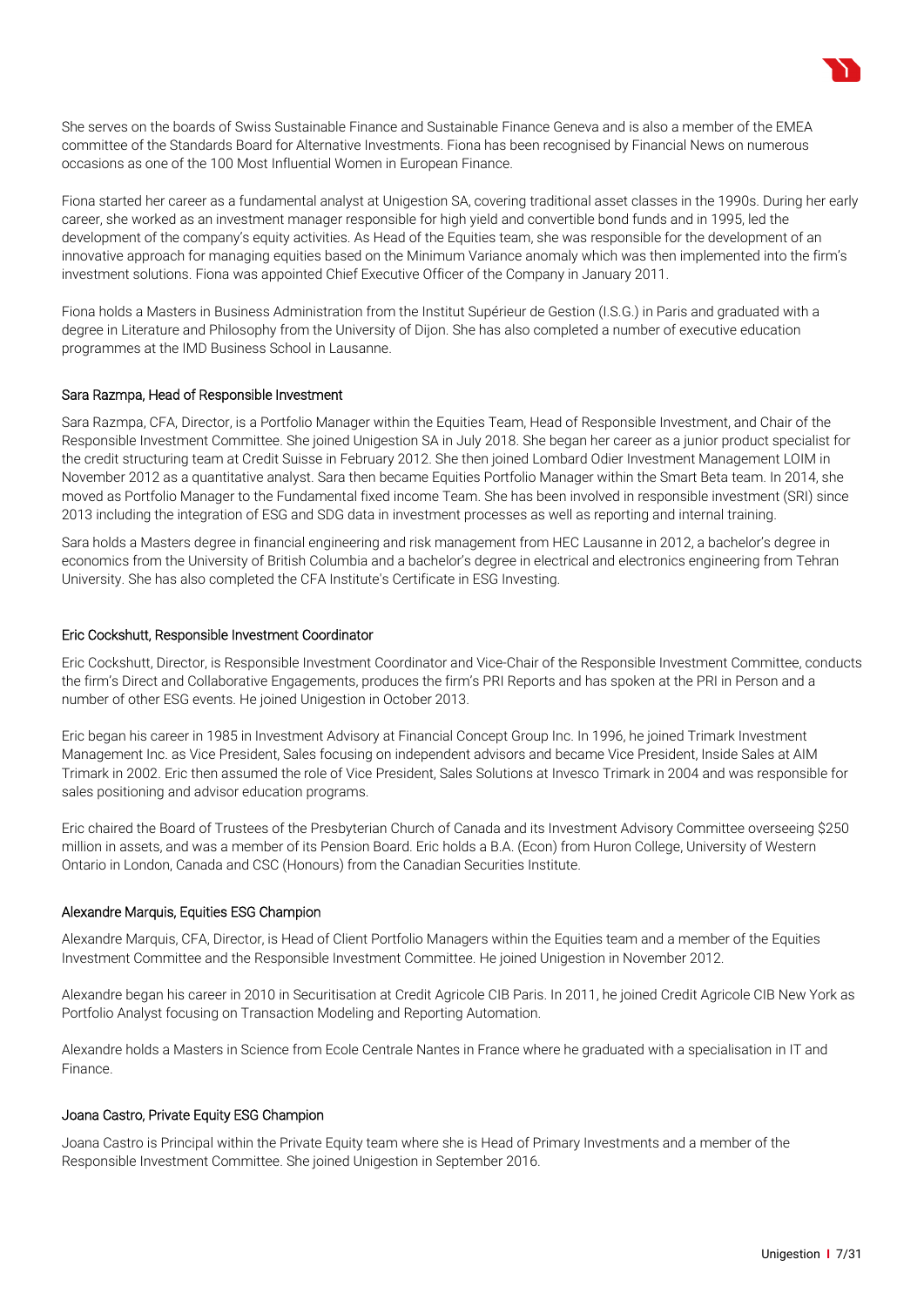

Joana began her career in 2007 in investment banking at Goldman Sachs. In 2010, she joined the European Bank for Reconstruction and Development (EBRD) as Senior Analyst focusing on private equity funds investments and became Principal at EBRD in 2013.

Joana graduated in economics from Catolica Lisbon School of Business and Economics in Lisbon, Portugal.

#### Cédric Fontanille, Cross Asset Solutions ESG Champion

Cédric Fontanille, Director, is Head of Investment Mandates within the Cross Asset Solutions Team and a member of the Responsible Investment Committee. He joined Unigestion in March 2012. Cédric began his career in 2001 in the Quantitative and Risk Analysis teams at Olympia Capital Management in Paris. Then, he became a Strategy Analyst focusing on European based Directional Trading and Relative Value Hedge Fund strategies in the London office. Later on, he was promoted to Deputy Head of Research and took over global research responsibilities for Directional trading and Quantitative trading strategies. In 2010, he became Head of Olympia's US office in New York.

Cédric holds a DEA in Economics & Financial Econometrics from the University of Paris II-Pantheon Sorbonne Assas. He also hold a Masters in Applied Mathematics and Social Sciences from the University of Paris IX Dauphine - Paris IX University.

#### Lilian Nordet, Corporate Engagement Officer

Lilian Nordet, Associate, is Corporate Engagement Officer within the Equities Team and member of the team in charge of Corporate Engagement initiatives. She joined Unigestion in March 2015.

Lilian began her carrier in 1999 as Translator and Marketing Assistant at Cosanum AG in Zurich. In 2003, she worked for two law firms in Geneva as a translator and Assistant to one of the Partners. In 2006, Lilian joined Citi Private Bank as an Executive Assistant focusing on Middle East clients before becoming Associate Banker. Lilian also worked for Credit Suisse as Executive Assistant in both Geneva and Zurich from 2011 to 2014.

Lilian holds a Masters Degree from the Ecole de Traduction et d'lnterpretation in Geneva, as well as a Project Management certificate from the Knowledge Academy. Lilian also holds a certification in Sustainable Finance from the Haute Ecole de Gestion de Genève.

# **Diversity**

As a firm, Unigestion sets goals regarding diversity and inclusion and monitors progress towards those goals at the monthly meetings of the Executive Committee. The following graphic depicts the current state of gender composition of various functions.



Source: Unigestion, as at 31 December 2020

The Responsible Investment Committee has four of the seven named functions filled by women.

# **Training**

Every new joiner to Unigestion participates in our Induction Days programme. Included in this is a module on Responsible Investment at Unigestion.

We also have an annual learning & development (L&D) plan, which supports our aim to continuously generate a creative and learning environment where employees can grow professionally and personally. The L&D plan and budget is based on needs initially defined in employees' annual performance reviews and during follow-up meetings between HR and managers. Any additional requirements identified during the course of the year are integrated into the plan on an ongoing basis.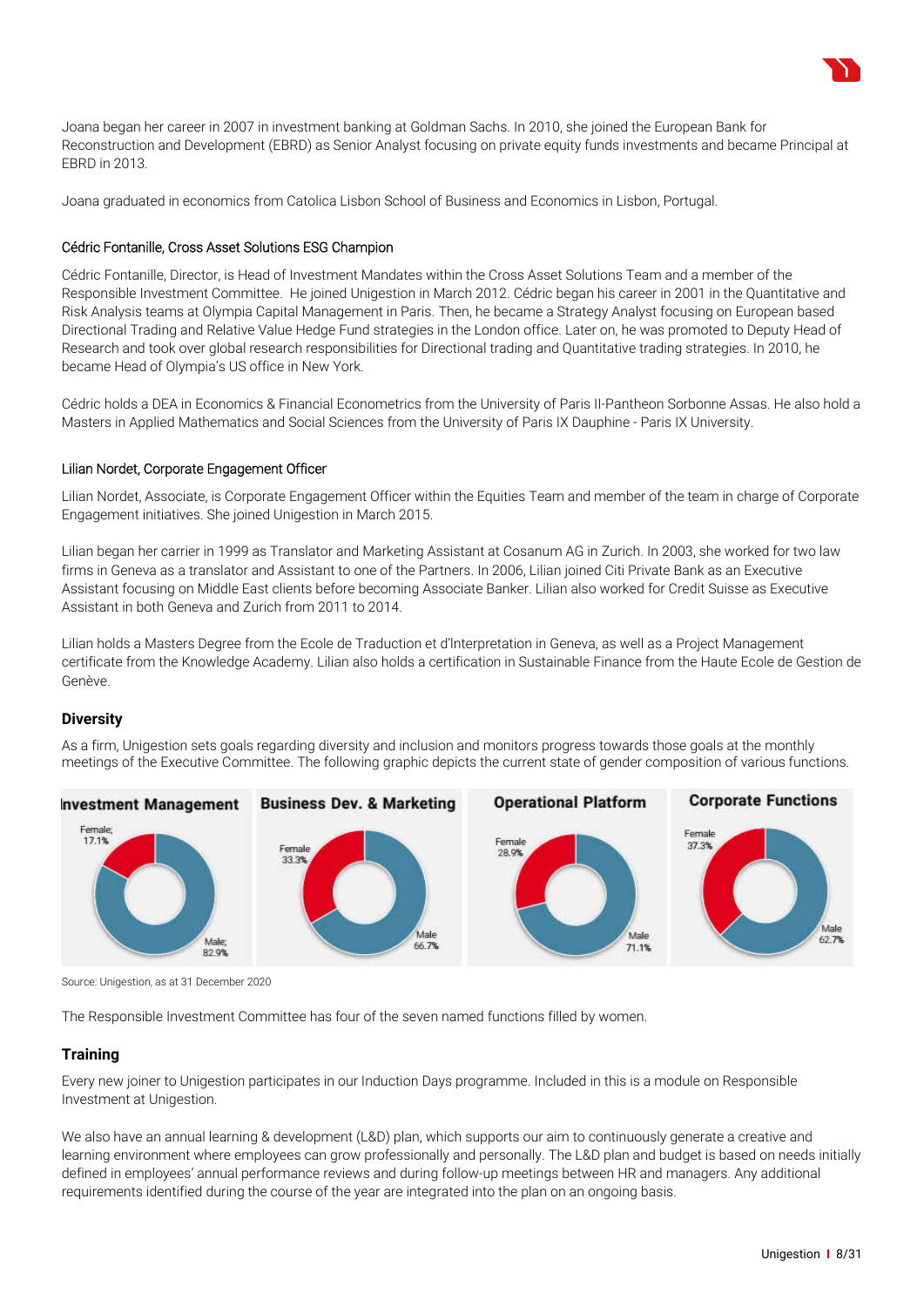

Moreover, we initiated an internal education programme in December 2020 called Sustainability Matters. These one-hour sessions cover Sustainability subjects, ESG, Active Ownership and broad Responsible Investment topics, and are addressed to the members of the RI Committee, Sales, Investment Professionals, Marketing, as well as to all of Unigestion. The first session was about Climate Change. We explained the exclusions at portfolio level, scenario analysis, Paris Agreement assessment, and gave examples of direct and collaborative engagements.

Certain team members (Sara Razmpa, Alexandre Marquis, Eric Cockshutt, Lilian Nordet, Fiona Frick) attended Conferences and Training Sessions conducted by:

- SSF Webinar: Launch of Swiss Sustainable Investment Market Study 2020, 8 June 2020
- Conférence web: Pictet-Global Sustainable Credit: pourquoi se priver de crédit ISR?, 15 June 2020
- Waste and Opportunity 2020: Searching for Corporate Leadership, As You Sow, 17 June, 2020
- Sustainalytics Online Event: The Future of ESG Engagement, 23 June 2020
- Climate Action 100+ webinar: The evolution of regulatory standards aligned to TCFD, 24 June 2020
- SSF Webinar: ESG Golden nugget for the Swiss Financial Market, 9 July 2020
- Sustainalytics webinar: Corporate Governance Thematic Engagements and Governance of SDGs, 16 July 2020
- As You Sow webinar, Rising to the Net-Zero Challenge, 16 July 2020
- Climate Action 100+ webinar: Biannual Review for Climate Action 100+ signatories, 29 July 2020
- Climate Action 100+ Net Zero Company Benchmark Rollout Webinar, 1 September, 2020
- Geneva Forum for Sustainable Investment (GFSI) 11th edition: Active ownership and Engagement, 3 September 2020
- Sustainalytics webinar: Corporate Governance Thematic Engagements and Governance of SDGs, 16 July 2020
- Climate Action COP26 Digital Event: Rising to the Net-Zero Challenge with speakers from Shell and Greenpeace, 16 July 2020
- Schroders Virtual Sustainability Conference: Deep dive into climate change by Prof. Dr. Reto Knutti, 26 August 2020
- Company specific Novartis ESG Investor Online Event, 1 September 2020
- WWF/SSF Joint Event Webinar: Evaluating Climate Risk Assessment Tools, 10 September 2020
- Real Deals ESG online event: Refreshing your investment strategy to create a greener, more sustainable portfolio, 16 September 2020
- ISS ESG: The EU Taxonomy in Focus Webinar, 24 September 2020
- MSCI & PRI Webinar: Climate Risk Resilience in the Post-2020 World, 29 September 2020
- Sustainalytics webinar: Introducing Sustainalytics' EU Taxonomy Solution, 29 September 2020
- ISS Virtual 2020 Conference: Stewardship Week & Fall Briefings, from 5 to 8 October 2020
- Real Deals ESG online event: Refreshing your investment strategy to create a greener, more sustainable portfolio, 16 September 2020
- Sustainalytics webinar: Introducing Sustainalytics' Feeding the Future Engagement, 28 October 2020
- Reuters Events Webinar: Governance Risks and the Impact of the Pandemic on Executive Compensation, 7 October 2020
- S&P Global Market Intelligence Webinar: The increasing value of ESG in our post-pandemic recovery, 13 October 2020
- ClimateAction.org Virtual Panel: Leading the Way to Carbon Neutrality: The Nordics, 21 October 2020
- TPI/Grantham RICCE/LSE Joint Webinar: Release of TPI's new Energy Report, 29 October 2020
- Finanz und Wirtschaft Forum: Webinar on Sustainable Investing, from 3 to 5 November 2020
- PRI Oil & Gas Engagement Investor Call, 11 November, 2020
- SFI 15th Annual Online Meeting: Latest Academic Findings on ESG by Prof. George Serafeim, 12 November 2020
- SSF Webinar on Financing the Low-Carbon Economy Report Launch, 19 November 2020
- Climate Action 100+ Net-Zero Company Benchmark: Scoring Methodology & Rollout Plan, 23 November 2020
- MSCI Webinar: Reaching Net Zero, 8 December 2020
- SSF Webinar on Sustainable Finance Disclosures Regulation (SFDR) Requirements: How to deliver it by March 2021, 15 December 2020
- Climate Action 100+ online event: CA100+ Global Year-end Webinar, 15 December 2020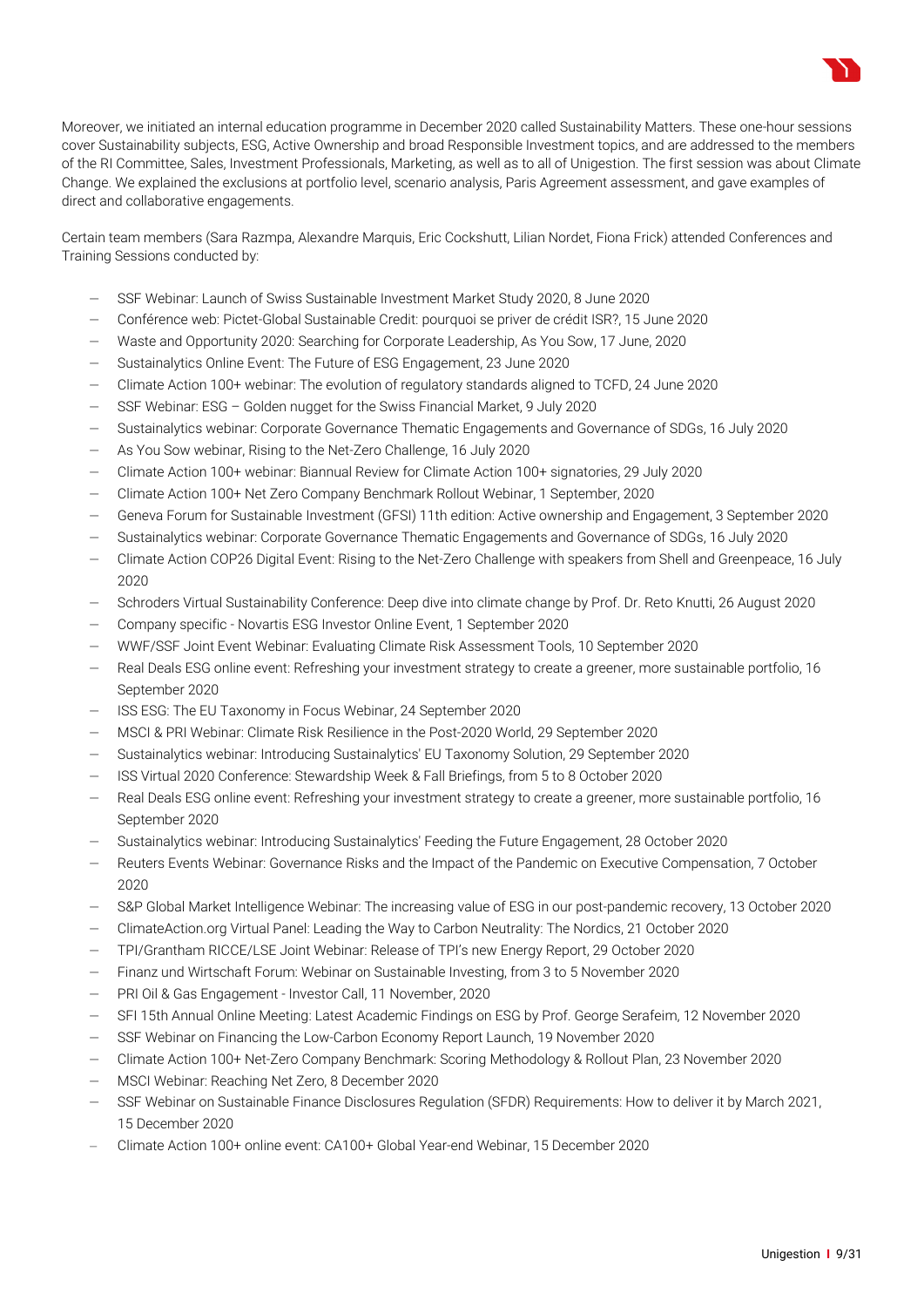

# **Research and Analysis**

We use external ESG ratings, assessments and KPIs as an input into our internal assessment process. Prior to using external ESG data we carefully assess the data source and the methodology of the external provider. Once we decide to use the service provider, their external data will never lead to our mechanistic reliance on that ESG assessment. Instead, we use external data as an additional, but not the sole, source for our internal assessments.

We currently work with the following external ESG data sources for our equity and multi-asset strategies:

- **Sustainalytics**
- **Trucost**
- $\blacksquare$  ISS
- $\blacksquare$  TPI
- $\blacksquare$ IMF
- ▶ World Bank
- Witch Model

For our Private Equity analysis, we use ESG data provided by SASB which is an independent non-profit organisation that sets standards to guide the disclosure of financially material sustainability information by companies to their investors. SASB standards identify the subset of ESG issues most relevant to financial performance in each of 77 industries. Due to scarcity of the external data, for our private equity strategies, we also access data directly through the investments.

We build our ESG scores for companies and countries internally with the data provided externally as explained above.

The ESG score methodology can be downloaded from our corporate website at https://www.unigestion.com/responsibleinvestment/policies-and-reporting/

#### **Incentives**

All members of the Responsible Investment Committee have Key Performance Indicators (KPIs) tied to the achievement of various RI objectives. Furthermore, all Investment Professionals have their variable compensation awarded following The Unigestion Remuneration Policy, which addresses "Performance of the employee and the results achieved from their fixed KPIs including sustainability risks".

#### **Assessment**

We believe that the structures and resources put in place are appropriate. We are making significant investments in data, reporting, systems, and training to ensure that we continue to be adequately resourced as the Responsible Investment bar continues to rise.

# **Principle 3**

#### Signatories manage conflicts of interest to put the best interests of clients and beneficiaries first.

Unigestion (UK) Ltd. ("Unigestion") is under regulatory obligations to identify actual and potential conflicts which may arise during the course of carrying out regulated or ancillary activities or services and to have systems and procedures in place to manage such conflicts.

Principle 8 of the FCA Rules states that "A firm must manage conflicts of interest fairly, both between itself and its customers and between a customer and another client".

The Firm shall take all appropriate steps to identify and to prevent or manage conflicts of interest across Unigestion and measures have been put in place to manage such conflicts in a way that is fair to clients.

All employees and persons directly or indirectly linked to Unigestion are expected to exercise the highest standards of integrity and ethical business conduct to ensure the fair treatment of clients. All employees are required to avoid situations in which their personal interests conflict with our fiduciary duties to clients. They are also required to manage situations where the interests of clients may conflict.

For the purposes of identifying the types of conflict of interest that arise, or may arise, in the course of providing a service and whose existence may entail a material risk of damage to the interests of a client, Unigestion must take into account, as a minimum, whether Unigestion or a relevant person, or a person directly or indirectly linked by control to Unigestion:

- $\blacktriangleright$  is likely to make a financial gain, or avoid a financial loss, at the expense of the client
- has an interest in the outcome of a service provided to the client
- has a financial or other incentive to favour the interest of another client or group of clients over the interests of the client
- carries on the same business as the client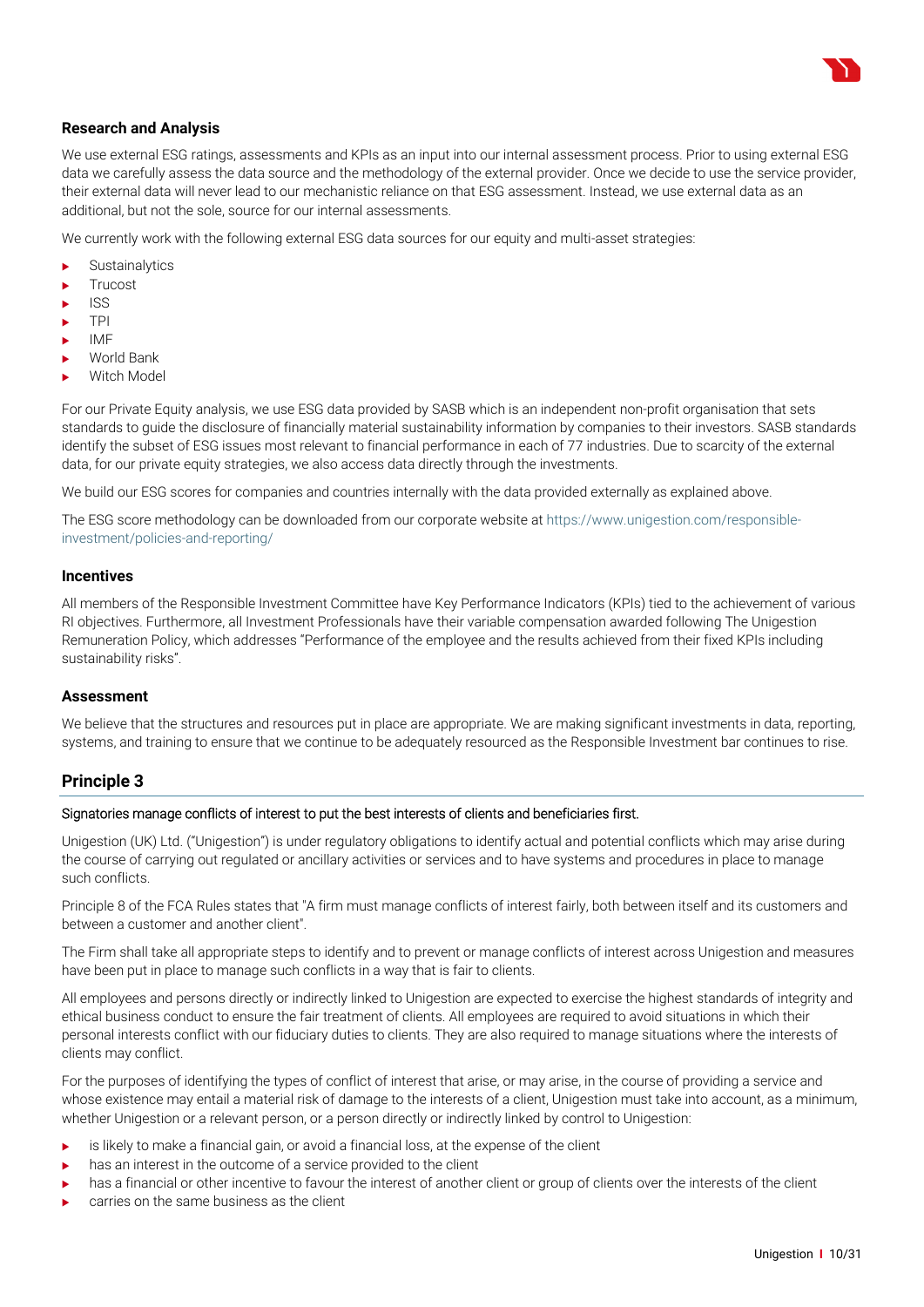

 receives or will receive from a person other than the client an inducement in relation to a service provided to the client, other than the standard commission or fee for that service.

Unigestion will record each of the conflicts it identifies in its Conflicts of Interest Register. The register will identify each of the circumstances that may give rise to a conflict of interest entailing a risk of damage to the interests of one or more clients. Each entry will identify the investment service or ancillary service carried on by Unigestion to which the conflict relates. The record will also specify the procedures adopted by Unigestion to prevent or manage the conflict that has been identified. The Conflicts of Interest Register is maintained, and regularly updated, by the Compliance Officer.

Risks specific to voting are mainly that voting decisions are flawed because of lack of independence. Examples could include:

- $\blacktriangleright$  The person taking the voting decision is not independent with regard to the issuer in question;
- The company to be voted on is also a client of Unigestion;
- $\blacktriangleright$  Unigestion directors are acquainted with the board members of the company being voted on; or
- Resolutions are voted, not in shareholders' best interests, but to the benefit of a third party.

To manage and prevent such risks occurring, and in addition to the regular monitoring & controls of our Compliance department, several measures have been taken:

- All employees must report their holdings on a quarterly basis as part of the personal dealing policy.
- All employees and directors must disclose and Unigestion must approve any outside interests or directorships they hold.

Our proxy voting service provider (ISS) establishes voting recommendations based on Unigestion's customised voting policy, which is validated by the Responsible Investment Committee.

- In cases where a potential conflict of interest is identified, ISS voting guidelines will be applied without any intervention from the manager in charge of the voting activities.
- Should we decide not to follow the independent provider's recommendations, the four-eyes principle applies, the Responsible Investment Committee must approve the decision, and this decision is documented.
- The ISS Conflicts of Interest Policy is obtained and reviewed by the Responsible Investment Committee.
- A post-vote review of our voting decisions is performed by our Responsible Investment Committee.

As an example of how we have addressed a conflict, during the course of 2020, a review of ISS voting instructions highlighted that we were voting against a director nominated to the board of a Swiss listed company due to overboarding. Further, it was learned that the nominated director was a long time business associate of our chairman. Our policies were applied and we voted according to our ISS guidelines and informed the nominee of our intended vote against his nomination, as we do in all such situations. The discussions and decision at the Responsible Investment Committee meeting surrounding this issue were fully minuted.

Employees are made aware of the policies and procedures in place that are designed to identify and manage possible conflicts through their normal business operating procedures, ad-hoc guidance from the compliance department, training and normal day to day business communications.

Unigestion's standard employment contract requires staff to devote their full time and efforts to Unigestion's business. Employees are prohibited from undertaking any other employment or engage or be involved or interested in any other business without the prior written consent of the board. The Compliance Officer maintains an Outside Interests Register for this purpose.

All staff and directors are required to sign an annual Interests declaration.

To manage any potential conflicts of interests Unigestion has put in place a number policies and procedures to mitigate and control the risk. Such policies include but are not limited to:

- **Now Unigestion's Code of Ethics**
- Risk Management Policy providing for the independent performance of the risk management function
- Market Abuse Policy
- Bribery & Corruption Policy
- **Personal Account Dealing Procedure**
- Gifts and Benefits Procedure
- Policy on the use of in-house products
- Treating customers fairly policy
- Allocation and Aggregation policy
- Stewardship Code

General organisation arrangements such as independent valuation committee, risk management committee, four eyes principle, segregation of duties, information security and remuneration structures help to underpin this effort.

Unigestion monitors adherence to these policies and procedures through its compliance monitoring program on an on-going basis.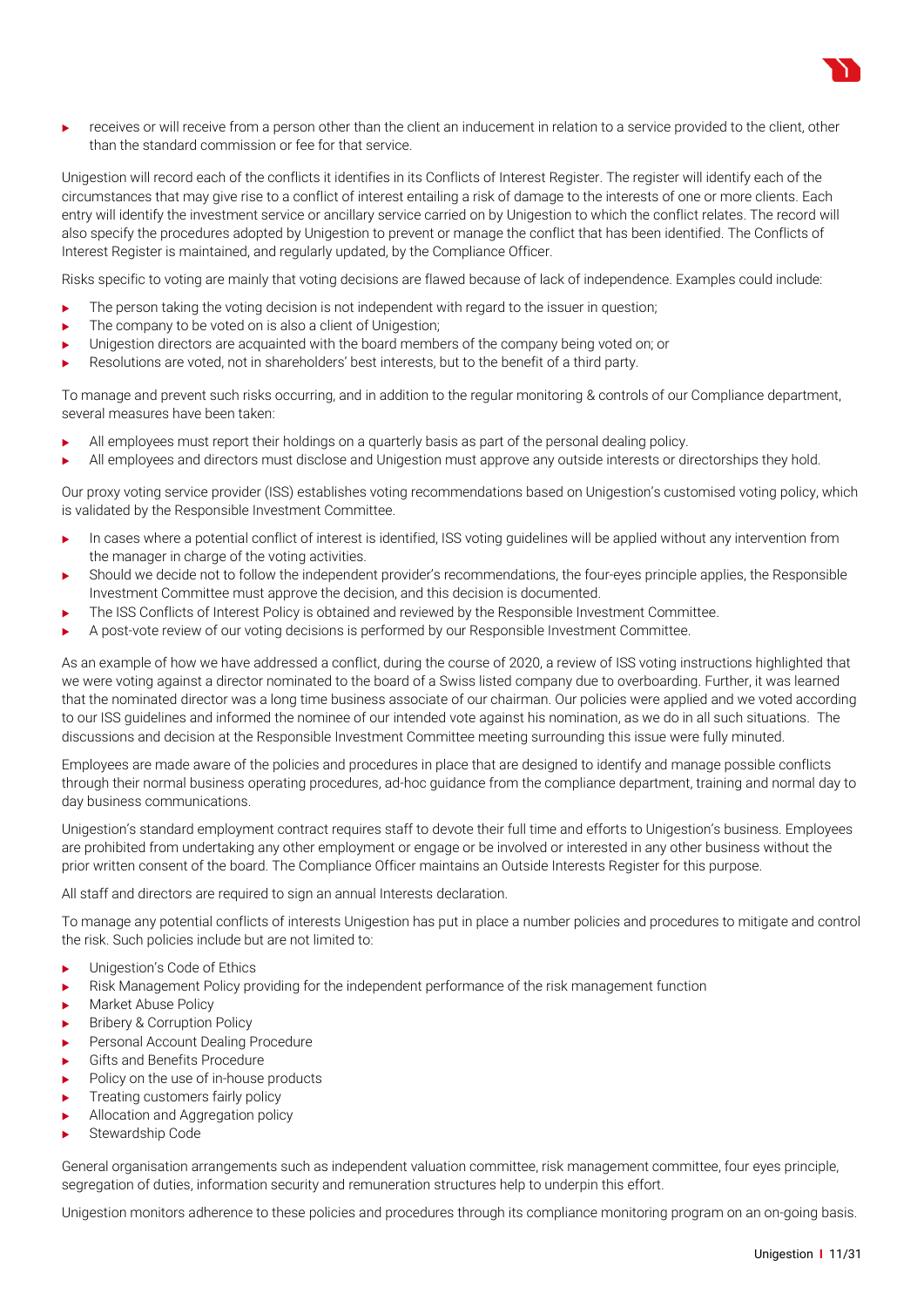

The full Conflicts of Interest Policy is publicly available at https://www.unigestion.com/wp-content/uploads/2020/10/UUK-Conflicts-of-Interest-Policy-2020-v2.pdf

Unigestion does not deal on its own account.

Unigestion has decided to absorb all investment research costs on its own P&L. This approach is in line with our values and ensures clear and transparent costs and charges delivery of our portfolios. Using this model also safeguards our clients from any potential conflicts of interests in providing best execution.

Unigestion (UK) Ltd. Is a wholly owned subsidiary of Unigestion Holding SA. As at 31.12.2020, 45% of our capital is held by FAMSA foundation, a family foundation with charitable goals, and the Unigestion Group's Chairman Bernard Sabrier; 26% is held by Unipartners who are the management team and key Unigestion Group employees; 29% is held by institutional shareholders and external partners. Furthermore, with 71% of the firm's equity capital held by the Senior Management and with Unigestion Holding's own assets invested alongside our clients', we believe we demonstrate considerable alignment of interest with our clients. Having well regarded institutional investors within the ownership structure reinforces a strong alignment of interest and provides the opportunity for their voices to be heard as members of the board thus ensuring that the long term strategy of the firm is aligned with the evolving needs of investors.

The Firm believes that it does not currently have any conflicts of interest risks to disclose that are not appropriately managed.

# **Principle 4**

#### Signatories identify and respond to market-wide and systemic risks to promote a well-functioning financial system.

Unigestion is an independent, specialist asset management company providing innovative, tailored solutions for investors worldwide. We believe that intelligent risk-taking is key to delivering consistent returns over time. This core conviction underpins our investment approach across our four areas of expertise – equities, private equity, liquid alternatives and multi asset.

Our focus on understanding and anticipating risk as a means to outperform sets us apart. By taking risk in a measured, informed way, we aim to deliver the performance our clients expect. Risk management is embedded at every stage of our investment process. It's part of our DNA, our culture and defines everything we do.

We believe that risk is multi-dimensional and is therefore always evolving, and thus so is our risk management approach. Taking a 360-degree perspective, we seek to model, analyse and map the broadest possible spectrum of risks. Our focus on research helps us to identify potential future risks early.



Source: Unigestion

We look beyond traditional risk measures, such as volatility and correlation, to gain a deeper understanding of financial markets. This allows us to take risks with an asymmetric return profile, where upside potential is greater than downside risk. Our goal is then to combine them to achieve effective diversification and, finally, be able to adapt quickly to changing market conditions.

### Identifying risk within equity portfolios

As an example, our equity investment process integrates a broad range of risk factors, such as volatility, correlation, valuation, macroeconomic risks, ESG, liquidity and crowding. We constantly look for new sources of risk that could affect equity markets and adjust our process and portfolios as necessary. By combining both systematic and discretionary analysis, we aim to deliver steady, long-term outperformance with downside protection.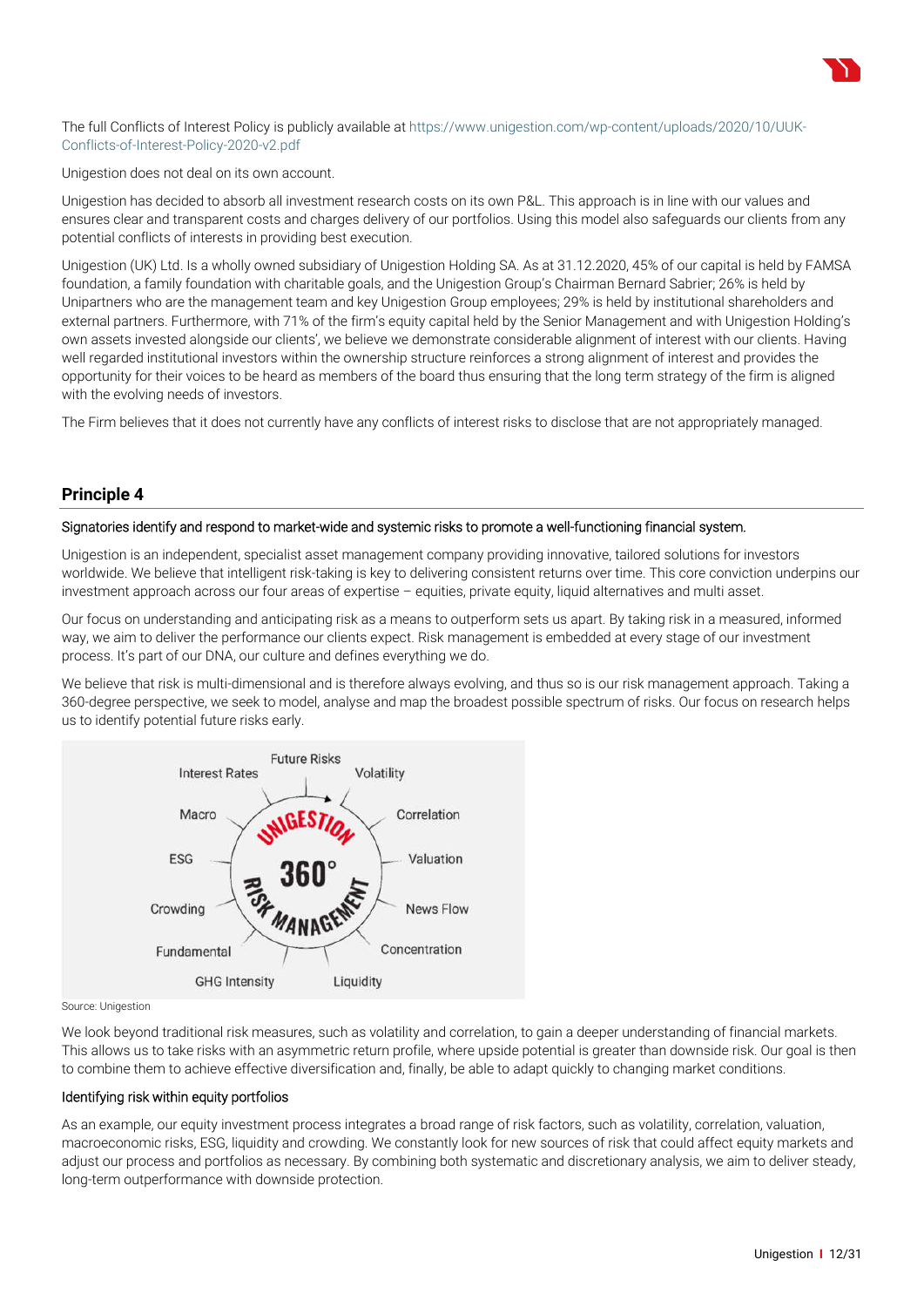

Since 2016, we have engaged with companies on a variety of issues relating to directorship, reorganisation and mergers, health and environment, and social and corporate governance.

In 2020, within the framework of our ESG integration process, we defined and incorporated a rule to identify portfolio companies within the worst decile of our proprietary ESG score that have shown signs of improvement over the long-term. We have decided to keep these companies in our portfolios, while engaging with them based on our internal evaluation of their ESG issues. We believe that engaging with them can be constructive and helps to drive positive change in their behaviours.

#### ESG in less liquid strategies

Private Equity (PE) is strategically important to Unigestion, accounting for around 40% of our total assets under management. In this space, ESG has always played an important role in our investment decision-making process. Today, our approach to ESG is far more sophisticated and proven. We take the United Nations Sustainable Development Goals (SDGs) as the basis of our investment activities, ensuring that all of our PE investment themes are aligned with the SDGs and, in most cases, support multiple goals.

In addition, we engage on an ongoing basis with our direct company investments or the fund managers to ensure the right direction of improvement regarding ESG criteria is pursued.

#### **Promoting Improvement in the Functioning of Financial Markets**

One worrying recent development has been the SEC's release of a set of draft rules that, if passed, would greatly impact the ability of proxy voting firms, such as ISS, to conduct their business. We rely substantially on their impartial analyses and recommendations on corporate issues as, at the Unigestion Group level, we vote on over 11,000 items per year. We, and a number of PRI signatories, have sent a letter to the SEC in support of the value that proxy voting firms bring to the industry. There is a sense that the new administration in Washington may ease these proposed restrictions.

In 2020, we signed the Tobacco-Free Finance Pledge. Signatories are leading financial institutions that have implemented tobaccofree finance policies and encourage others to follow suit, thereby raising awareness among financial institutions of the essential role the finance sector must play to help achieve the SDGs, reduce mortality from tobacco and improve global health.

We are strong believers that climate change is a risk that must be measured and managed. As such, in 2020 we were pleased to support the work of the Transition Pathway Initiative, as its deep analysis aids us in making informed investment decisions and provides a rich background for our engagement initiatives.

We signed the Montréal Carbon Pledge, an ambitious collaboration between the PRI and investors from around the world. The pledge has attracted commitment from over 120 asset owners and investment managers with over USD 10 trillion in assets under management. By signing the pledge, we committed to measuring and disclosing the carbon footprint of all of our liquid portfolios to help investors better understand, quantify and manage climate change-related impacts, risk and opportunities.

We contributed to a working group in conjunction with the PRI, AIMA and the SBAI to construct a standard RI Due Diligence Questionnaire which has become the benchmark across the Hedge Fund industry.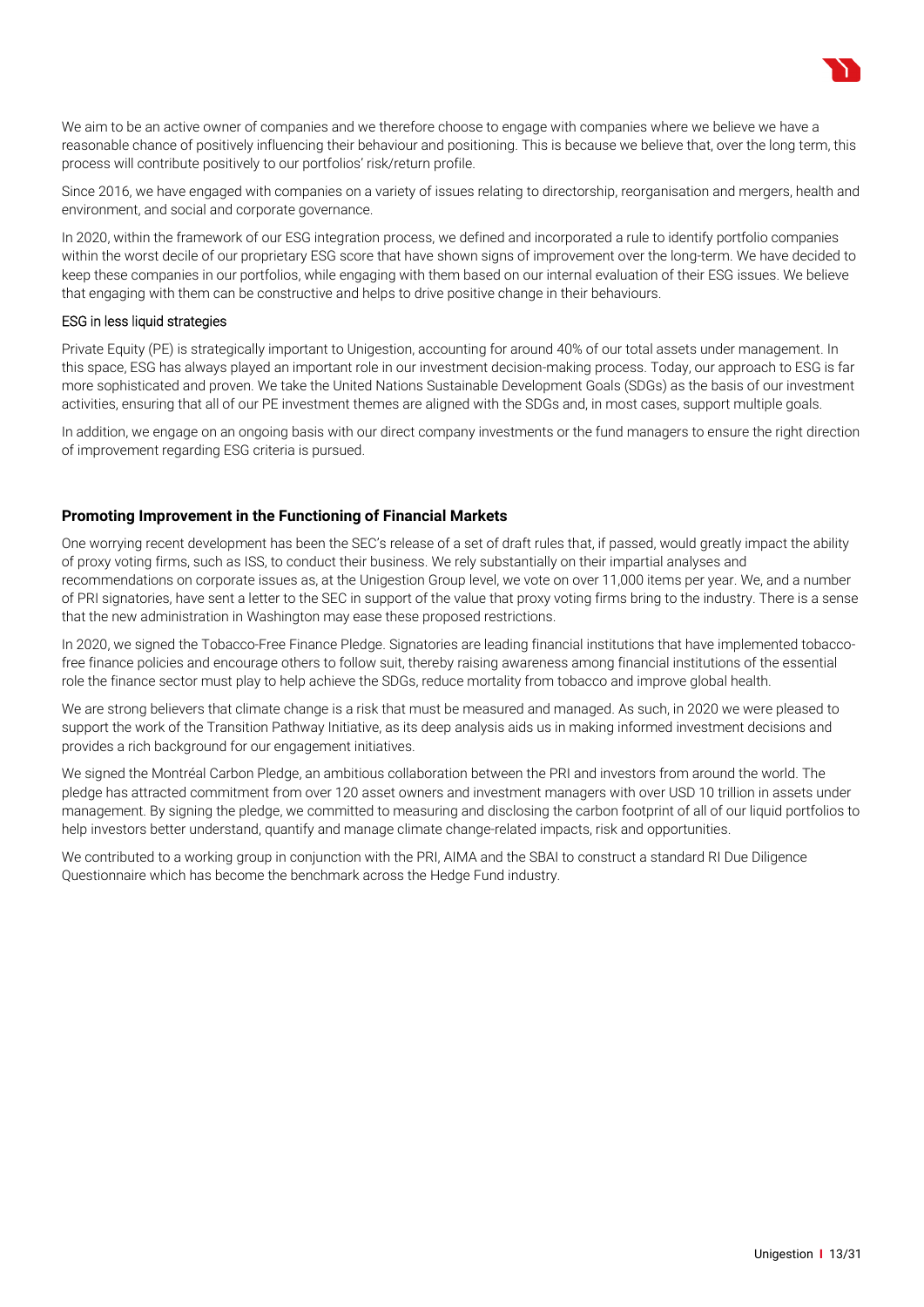

# **Market-Wide Risk**

Apart from the legal and compliance risk that are under the responsibility of the Legal and Compliance departments respectively, the Risk Management function is in charge of the following:

| <b>Risk</b>                                     | <b>Description</b>                                                                                                                                                                                                                                                                                                                                                                                                                                                                                                                                                                                                                                                                                                                                                      |
|-------------------------------------------------|-------------------------------------------------------------------------------------------------------------------------------------------------------------------------------------------------------------------------------------------------------------------------------------------------------------------------------------------------------------------------------------------------------------------------------------------------------------------------------------------------------------------------------------------------------------------------------------------------------------------------------------------------------------------------------------------------------------------------------------------------------------------------|
| <b>Operational Risk</b>                         | Defined as the risk of loss resulting from inadequate or failed internal processes, people and systems or from external<br>events. This definition includes legal risk and reputational but excludes strategic risk. Operational risk can not only result<br>in financial loss, but also regulatory sanctions and damage to the firm's reputation.                                                                                                                                                                                                                                                                                                                                                                                                                      |
| Investment Risk                                 | Defined as the risk of losses in portfolios positions arising from movements in market prices. Asset classes incurring<br>such a risk include investment funds, equities, fixed income and credit instruments, currencies and commodities.                                                                                                                                                                                                                                                                                                                                                                                                                                                                                                                              |
| Liquidity Risk                                  | Defined as the risk for an investment vehicle of not being able to, at certain point in time, fulfil its financial obligations or<br>to implement the portfolios' appropriate investment strategy. It can have two sources: (i) Funding risk depends upon the<br>willingness of investors to remain invested in the investment vehicle or the ability of the vehicle to borrow from external<br>lenders; (ii) Asset liquidity risk stems from the inability of the investment vehicle to sell some assets in order to raise cash<br>fast enough and at reasonable prices. In an extreme situation, a mismatch between assets liquidity and liabilities<br>(funding sources) liquidity can result in a failure of the investment vehicle, due to the default of payment. |
| <b>Counterparty Risk</b>                        | Defined in its widest sense as the risk of loss for an investor due to a partial or total failure of the opposite side of a<br>contract or a trade. This risk can be direct, coming from the failure of the contracting parties, or indirect, due to the failure<br>of a secondary party of a direct contracting party (for example the failure of an OTC counterparty of a hedge fund<br>invested by a client, of the borrowing entity in a securities lending operation or of a sub-custodian, etc). Furthermore,<br>the nature of the asset and collateral (cash, securities, fund shares or derivatives) will also impact the nature and the<br>potential severity of an event of counterparty failure.                                                             |
| <b>Business &amp; Strategic</b><br><b>Risks</b> | Strategic risk may arise from the pursuit of an unsuccessful business plan. For example, strategic risk might arise from<br>making poor business decisions, from the substandard execution of decisions, from inadequate resource allocation, or<br>from a failure to respond well to changes in the business environment.                                                                                                                                                                                                                                                                                                                                                                                                                                              |
| Investment<br>Compliance risk                   | Defined as the risk to Unigestion's reputation, earnings or capital arising from violations of, or non-conformance with<br>investment laws, rules, regulations and contractual restrictions regarding the management of funds and mandates.                                                                                                                                                                                                                                                                                                                                                                                                                                                                                                                             |

# **Systemic Risk**

The implementation of a quantitative model for the assessment of sustainability risks on the value of portfolios is a vast endeavour that will rely heavily on data that may not be available imminently. Therefore, the Unigestion Risk Management Team has decided to adopt a staggered approach, concentrating on the ESG factor of Climate Change impact in the first stage.

From an investor's perspective, Climate Change is a threat which could potentially negatively impact economic growth, inflation and investment returns. At Unigestion, we differentiate between two types of climate risk: physical risk and transition risk. Physical risk is the risk of damage to land, buildings and infrastructure because of droughts, storms or flooding. Transition risk is the risk to businesses and assets because of policy, legal and market changes as the world seeks to transition to a lower carbon economy.

The Inter-Governmental Panel on Climate Change (IPCC) has provided four main scenarios for future carbon emissions and associated global warming projections, known as Representative Concentration Pathways (RCPs), which are based on the human production of greenhouse gases from all sources. The IPCC chose to represent a broad range of climate outcomes, from which we have decided to concentrate on the RCP 2.5 and RCP 8.5 scenarios. These scenarios correspond respectively to the expected outcome of the Paris Agreement, which aims to hold the increase in the global average temperature to well below 2 degrees Celsius above pre-industrial levels, and to an unmitigated scenario in which emissions continue to rise throughout the 21st century.

Climate Change does not impact all investment assets in an equal manner. Several recent studies have shown that there is a significant relationship, over long time periods, between temperature change and GDP growth. This can be linked to the expected returns of two factors that we have constructed with the aim at capturing the effect of the transition and physical risks respectively.

We have created a model based on the relationship between the returns of the assets in the portfolios we manage and the expected outcome of the RCP scenarios on the two transition risk and physical risk factors. This allows us to estimate the impact of the various climate change scenarios on the portfolio's value over various time horizons.

For all of the potential and material non-climate risks, in addition to our norm-based exclusions, we conduct a qualitative assessment on a case-by-case basis.

Portfolio Managers perform qualitative reviews of each instrument covering all material ESG aspects, while Risk Management performs independent climate-related stress tests.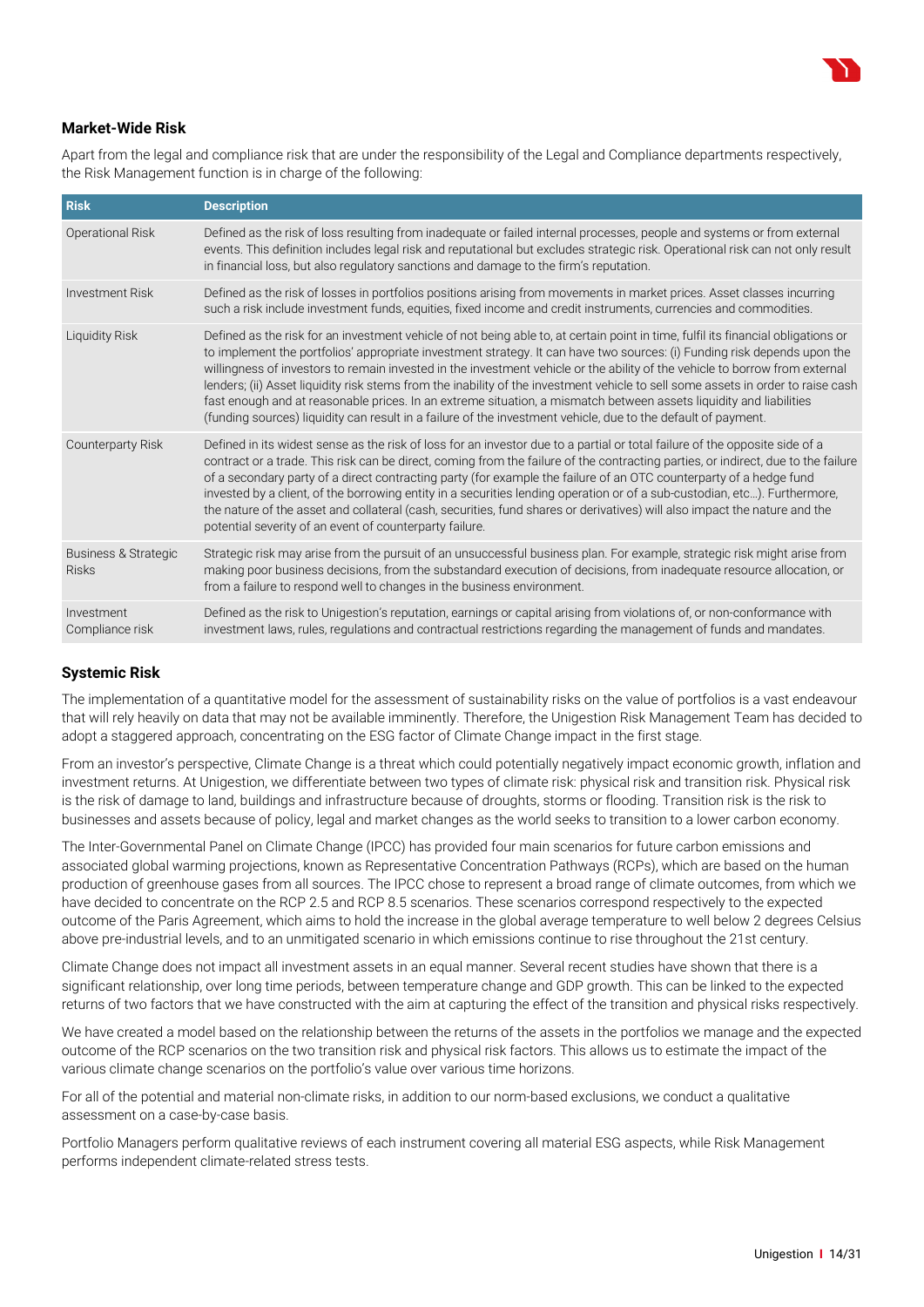

# **Assessment**

Our aim is to systematically integrate ESG within the investment processes across all our assets under management, as well as offering bespoke ESG solutions to meet the specific requirements of our clients.

A task force of the RI Committee began meeting in the summer of 2018 to prepare the long-term ESG RoadMap for Unigestion highlighted in Principle 1. In order to deliver on the long-term plan, we set shorter-term objectives and review our progress on an annual basis. Our goals for 2020 and our progress to date is summarised below:

#### **Active Ownership**

- Customise our ISS proxy voting policy in line with our core values and ESG beliefs. Done
- Investigate the services of other outsourced ESG providers such as Hermes to compare them with ISS. Done

#### **Equities**

- Introduce our second version of ESG scoring for companies. Done
- Write a paper about incorporating ESG criteria in equity portfolios. Done
- Incorporate ESG criteria within factor portfolios. Done

#### **Private Equity**

- Finalise the scoring of our ECD and UDO portfolios by the end of February 2020. Done
- Have all existing core fund managers complete our ESG questionnaire as part of our next fund monitoring process during 2020. Ongoing

#### **Cross Asset Solutions**

- Investing in Green bonds within the government bonds allocation. Done
- Improve the scope and coverage of external managers. New rating proposal to be deployed. Done

#### **Liquid Alternatives**

Implement ESG for long-short equity factors. Done

#### **Participating in Global Initiatives**

- $\blacktriangleright$  Target A+ for Strategy and Governance. Done
- Sign up to the PRI's Investor Expectations Statement on Climate Change for Airlines and Aerospace Companies. Done
- Sign the letter to the SEC regarding the value of Proxy Voting Firms. Done
- Engage with the companies in which we invest to promote the SDG 13 on climate change in our investments. Ongoing

#### **Promotion of ESG Initiatives within our Company**

- **Draft the first version of our CSR. Done**
- Hold regular, firm-wide educational sessions on the key issues and our approach to addressing them. Done

#### **Principle 5**

#### Signatories review their policies, assure their processes and assess the effectiveness of their activities.

Unigestion reviews its ESG Investment Policy at least annually, and more often in the case of an external catalyst. The most recent review was finalised in March 2021 and the Policy was significantly enhanced to reflect the new EU Sustainable Finance Disclosure Regulation (SFDR), as a number of the Group's clients are domiciled in the EU.

The Unigestion Group has been completing the UN PRI Reporting Framework each year since we signed on in 2013. The PRI, in turn, assesses signatories against their peers. The following graphic summarises the results of the 2020 assessment.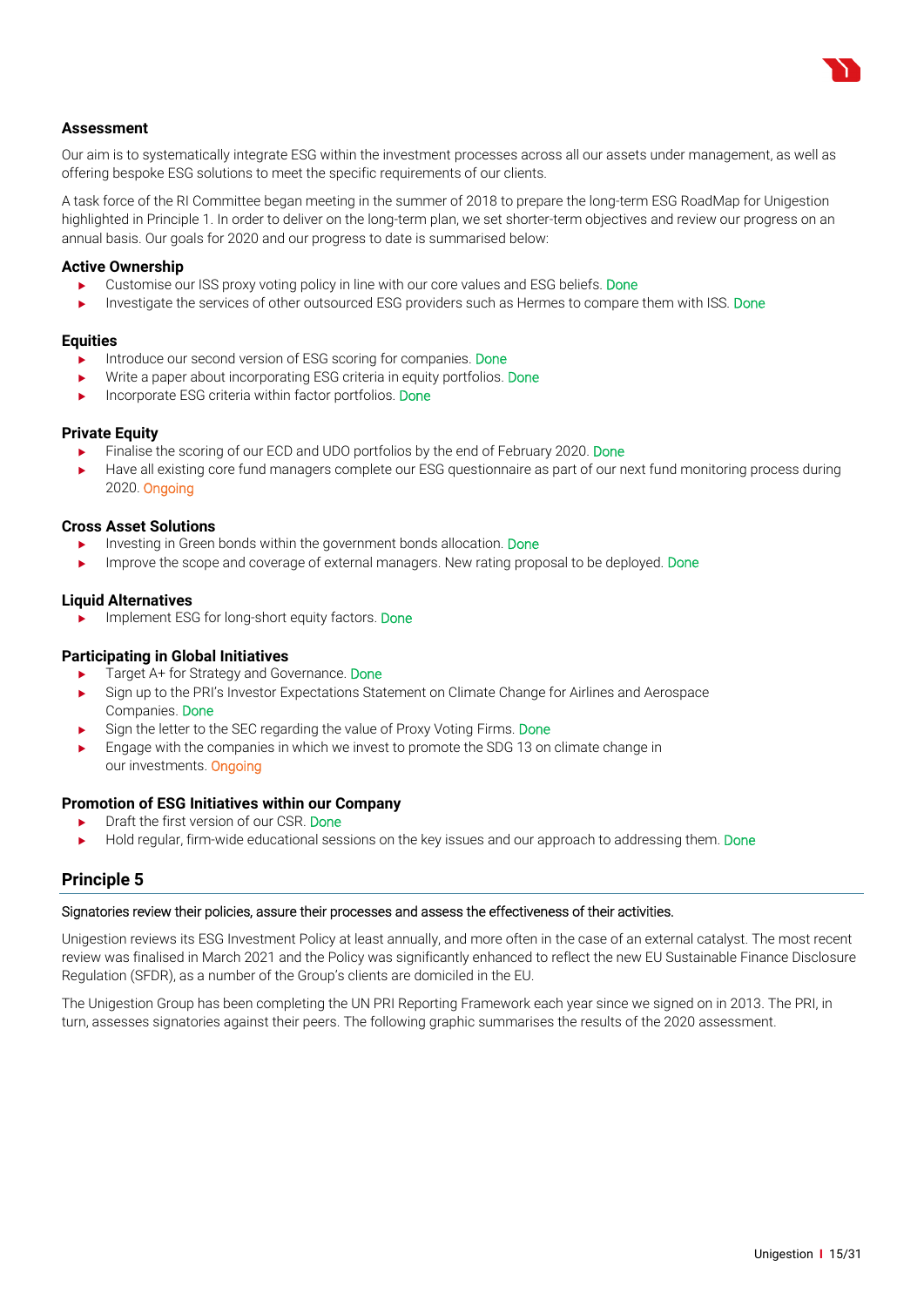



#### Source: UN PRI

Each year, the Responsible Investment Committee reviews the PRI Report and makes recommendations to further improve our Responsible Investment policies, practices and outcomes. These are captured in the Responsible Investment RoadMap which, as previously highlighted, sets out our long-term vision as well as our specific three-year objectives and our one-year milestones and which is approved by the Group's Board of Directors. This document is available at https://www.unigestion.com/responsibleinvestment/policies-and-reporting/

We believe in the importance of being an active shareholder. As such, we exercise our voting rights and engage with many of the companies we are invested in, both in the public and private space. For listed companies, we exercise the voting rights of our clients through an outsourced arrangement with ISS, the third-party proxy-voting specialist. Our proxy voting is based on a customised policy built upon ISS's International Sustainable Proxy Voting policy, which includes enhancements to address stricter rules for USbased firms as well as climate criteria.

In Private Equity, we actively engage with management/GPs to drive positive change based on their responses to our proprietary due diligence questionnaire.

We engage with portfolio companies on a variety of issues, through either direct or via collaborative engagement. We have three catalysts for direct engagement summarised below:

- i. Since 2016, Unigestion has engaged with companies on issues relating to directorships, reorganisations and mergers, health and environment, and social and corporate governance. Naturally, we raised these issues shortly before the respective AGMs.
- We identify companies within our portfolios in the worst decile of our proprietary ESG scoring but which display a positive trend – this shows they are making an effort to improve. We engage with them based on our internal E, S and G evaluations.
- iii. Each year, we choose one SDG as a key theme and we use this as the key them on which to engage with companies that we hold in our portfolios. For 2020 and 2021, the theme is SDG 13 – Climate Change.

We have an internal working group responsible for our equity engagement initiatives, with members also being part of the RI Committee. This working group is responsible for collating feedback and results from engagement, and presenting the information to the RI Committee. We have implemented an internal scale to determine the effectiveness of our engagements from 1 (no acknowledgement of our request) through to 7 (complete implementation of our recommendation). Members of our Private Equity, investment team also provide similar feedback and results to the RI Committee for respective candidate deals or funds.

A summary of engagements and a measure according to the above scale is presented the monthly RI Committee meeting which provides a forum for discussion and monitoring.

Furthermore, the integration of ESG into our investment decision-making processes is reviewed by KPMG in the context of our annual ISAE 3402 review of our Equities and Private Equity activities.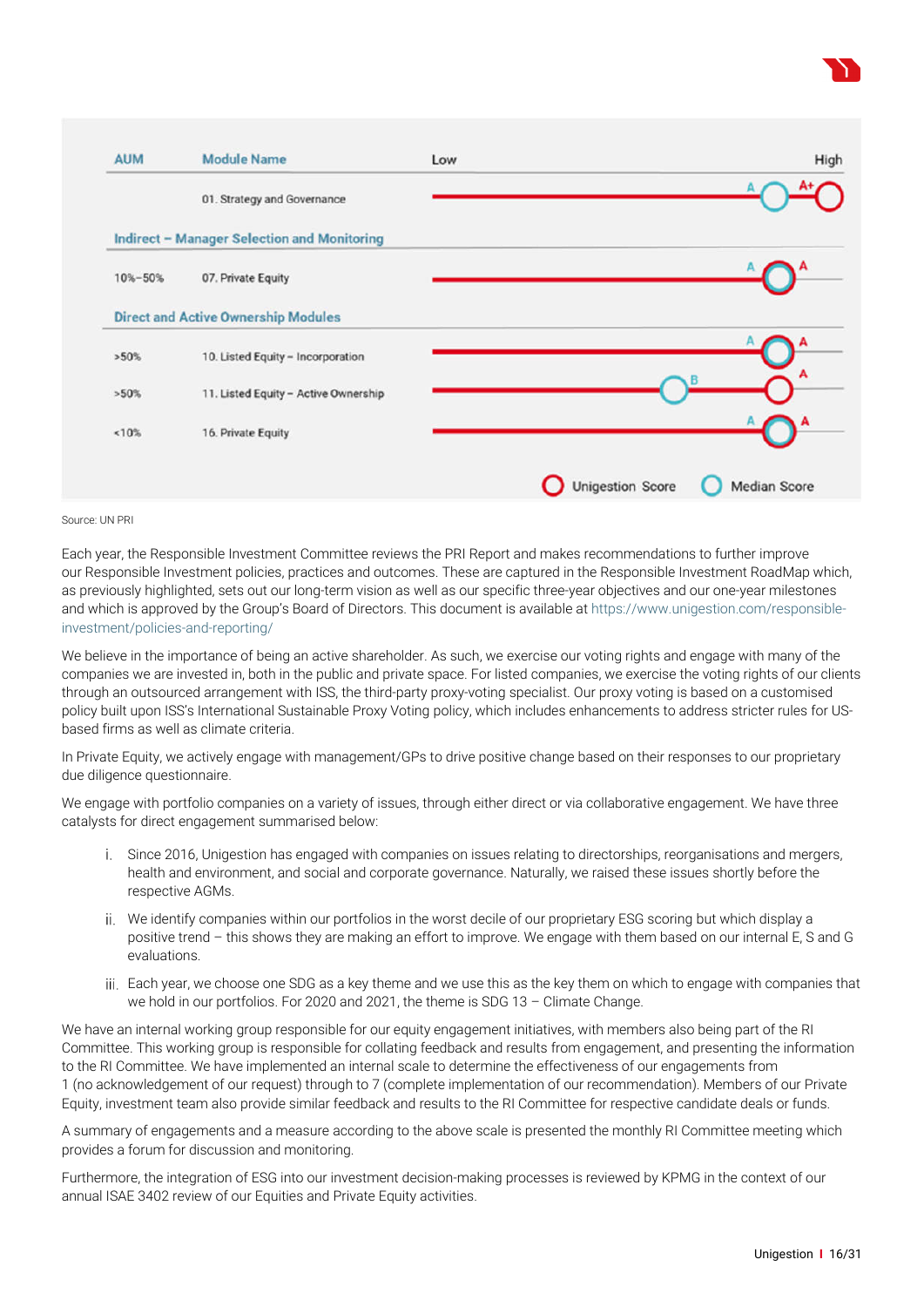

# INVESTMENT APPROACH

# **Principle 6**

### Signatories take account of client and beneficiary needs and communicate the activities and outcomes of their stewardship and investment to them.

As at 31.12.2020, the Unigestion Group managed a total of GBP 16,517 million.

As at 31.12.2020, Unigestion (UK) Ltd. managed total assets of GBP 2,156 million. All assets are managed on a discretionary basis. The following three graphics provide additional detail:



Pension Fund 34%

Government Entity 31%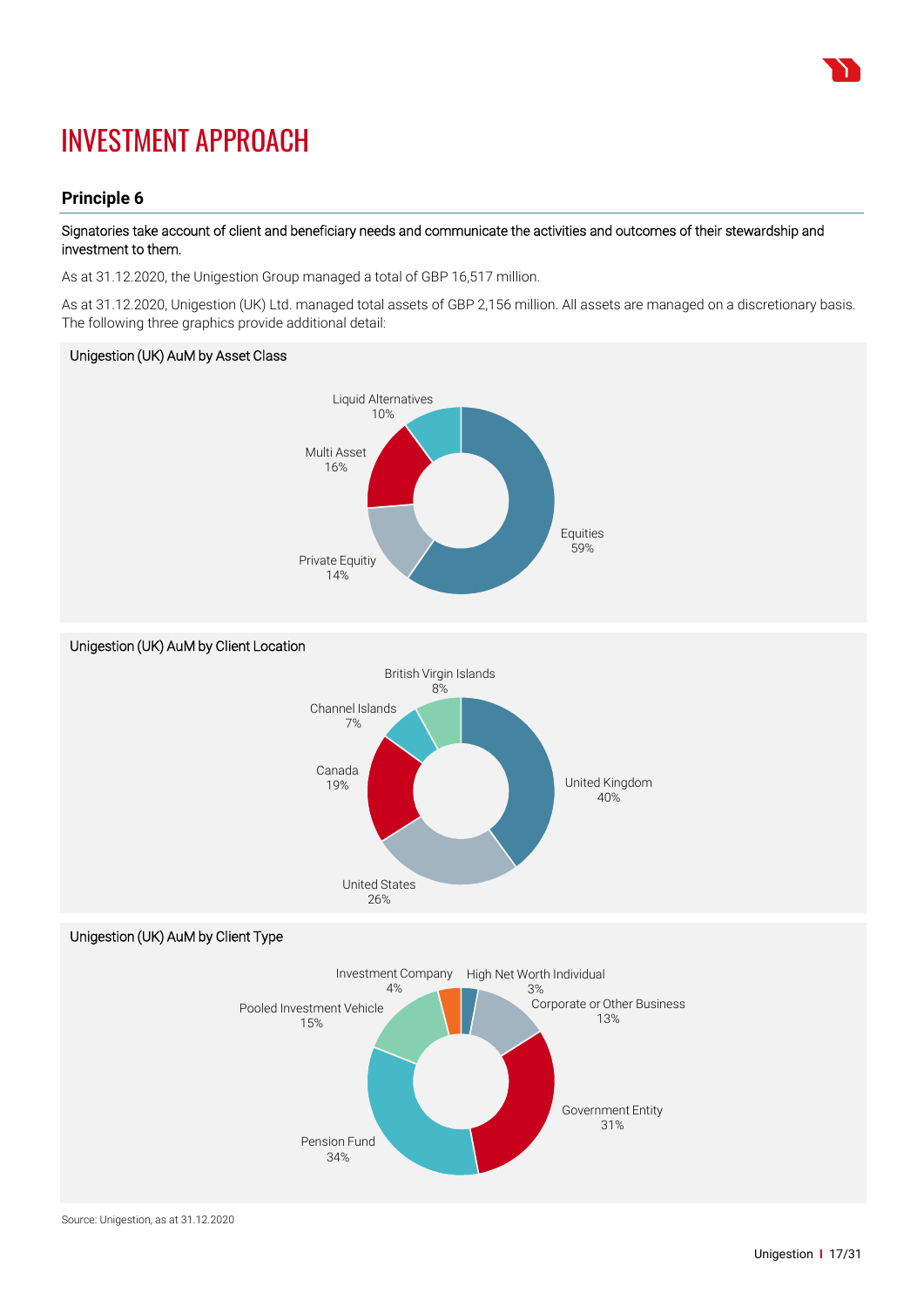

With the majority of our clients being pension funds and government entities, a long-term investment horizon and sensitivity to stewardship issues are paramount. As such, a time horizon of at least three to five years, or a complete market cycle, is the minimum recommended period to both assess performance and to benefit from our stewardship efforts.

The need for bespoke investment vehicles amongst our clients has never been greater. In an ever-changing market environment, they are placing more emphasis on achieving specific objectives and targets. Our clients increasingly require different asset allocations and investment approaches that can be tailored to suit their risk appetite more precisely. They are also looking to incorporate new regulatory constraints, as well as specific environmental, social and governance (ESG) criteria.

The Unigestion Group has decades of experience in running bespoke solutions, which today represent more than 60% of its assets under management.

We work in partnership with investors to co-create strategies that meet their specific requirements. We take a 'made with you' rather than a 'made for you' approach. Through open dialogue, and by sharing our research and ideas, we aim to gain a deep understanding their needs and challenges.

Our dialogue with clients starts with an analysis of their current asset allocation. We work with them to identify any potential dislocation between their portfolio risk profile and their investment goals. We then consider any regulatory or accounting constraints, as well as any ethical considerations, in order to build the optimal portfolio.

As we aim to build long-term partnerships with our investors, ensuring they receive exceptional ongoing support is essential.

To this end, Unigestion has a dedicated client service team, headed by Cindy Badel, Executive Director. This team is a central point of contact for clients and provides ad hoc support to our investors for operational, legal, compliance, ESG or investment issues. The team also helps with the on-boarding process and maintains an ongoing relationship with clients, particularly in terms of special duties, agreements and reporting.

The goal of this team is to coordinate Unigestion's expertise to deliver a highly personalised, proactive service to our clients based on in-depth market knowledge and an understanding of each client's specific requirements.

Our Client Services Team regularly seeks input from our institutional clients and consultants to determine required enhancements to our reporting capabilities. Through this dialogue, we determined that additional resources to respond to PLSA requirements on voting and engagement outcomes was required. Furthermore, we worked with our UK based Local Authority Pension clients to uncover and respond to their need for LGPS Transparency Code reporting requirements. Since 2017, we have complied with the LGPS Transparency Code to provide industry standard fee transparency to our LGPS clients and prospects.

Through discussions with a UK-based consultant, we designed and implemented a global equities mandate that met the end endowment client's exacting ethical requirements, while staying true to our well diversified risk managed equities philosophy.

Similarly, we have had discussions with our Insurance Company clients both to optimise their capital requirements and to uncover and meet their reporting needs under Solvency II.

#### **Reporting Stewardship Outcomes**

As highlighted in Principle 1, we report on a range of stewardship outcomes, to both clients and the public, through the Responsible Investment section of our website. We provide Proxy Voting Reports (semi-annually), Direct Engagement Reports (semi-annually) as well as ESG Reports (monthly).

For our UK pension plan clients, we meet the annual transparency reporting required under SRD II.

Furthermore, we have worked with investment consultants on very detailed stewardship reporting for our joint clients, used to enable them to complete Implementation Statements, a regulatory requirement for UK pension schemes.

#### **Assessment**

The positive feedback that we receive from clients satisfies us that we have been able to meet our clients' expectations in providing detailed reporting on stewardship outcomes particularly addressing their PLSA, LGPS Transparency, and Solvency II, and other customised reporting requirements. We are now further enhancing our ability to automate the production and dissemination of this information.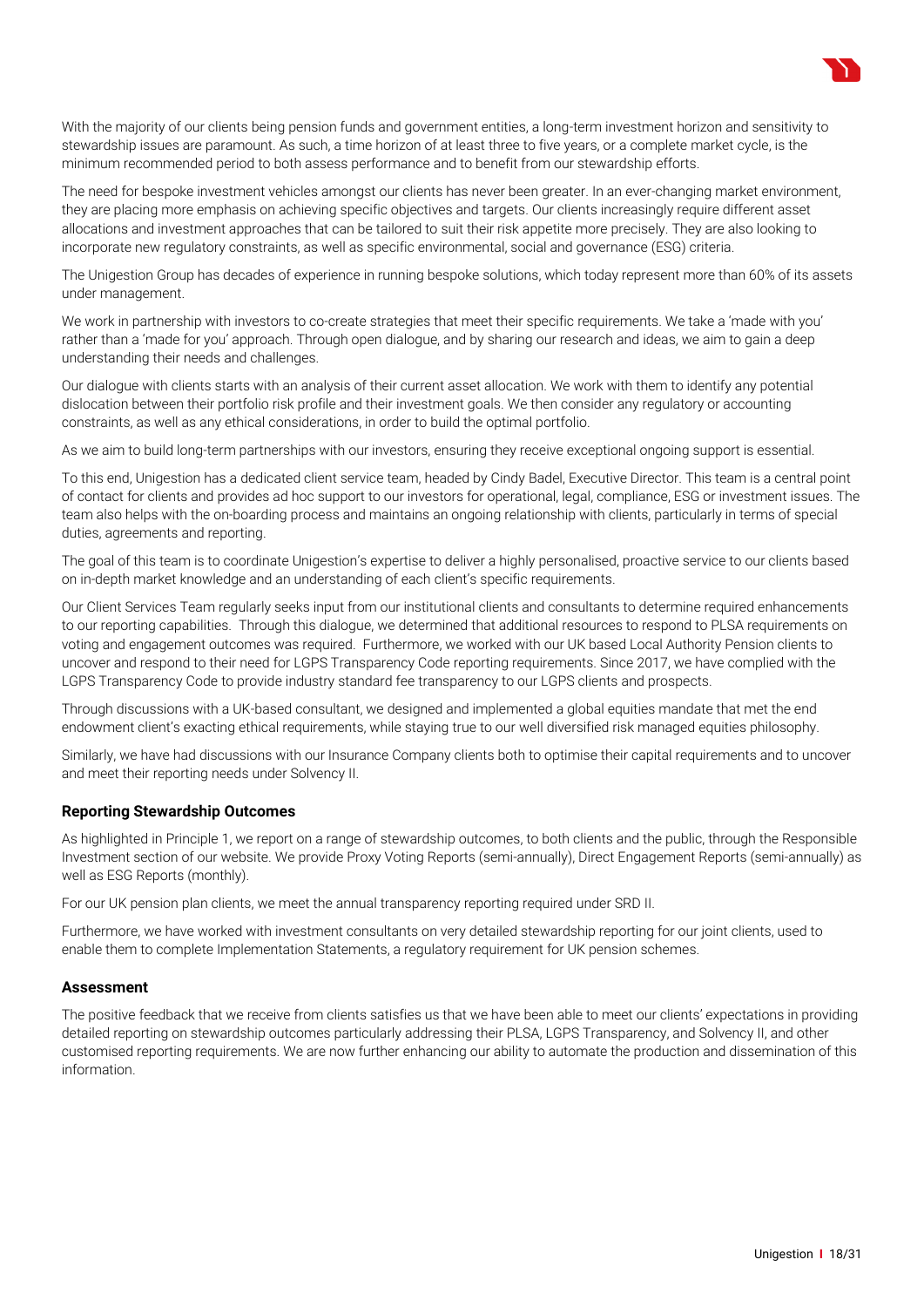

# **Principle 7**

# Signatories systematically integrate stewardship and investment, including material environmental, social and governance issues, and climate change, to fulfil their responsibilities.

#### Monitoring listed companies

Unigestion continuously monitors the listed companies it is invested in, whether they are held in dedicated equities portfolios, or as part of a multi-asset product. The process is dynamic in the sense that the portfolio is constantly monitored to ensure its risk profile remains stable, without any undesirable qualitative or event-driven risk. A new specific risk, such as a takeover, acquisition, delisting, ESG, or corporate governance event news may affect the risk profile of a stock and trigger the sale of a position. In addition, the Fundamental Analysts use ESG research provided by Sustainalytics and the Transition Pathway Initiative to identify emerging ESG risks within a holding. Furthermore, we monitor the carbon footprints of all of our holdings on a systematic basis using data from Trucost. The Fundamental Analysts monitor the investee company strategy, financial/non-financial performance, risk and capital structure using daily newsfeeds such as Factset and RavenPack as well as from sell side analysts.

# Monitoring Private Equity Funds

For private equity funds, we obtain a seat on the advisory committee and monitor the fund manager and underlying companies within each fund on ESG grounds to ensure that businesses are robust and continue to generate consistent returns for our investors.

# Monitoring Direct Private Equity

The direct investment team follows a systematic and disciplined multi-phase investment selection process in addition to their responsibilities for the origination, execution, monitoring, value creation, and exiting of direct investments.

As direct managers, we take the United Nations Sustainable Development Goals (SDGs) as the basis of our investment activities. ESG considerations are integrated at every stage of the investment process as shown and detailed in the following graphic.

| <b>Sourcing</b>                                                                                                                                                                                                                                                                             | <b>Preliminary</b><br><b>Review</b>                                                                                                                                                                                                                                  | <b>Scoring and</b><br><b>Early Warning</b><br><b>Memo</b>                                                                                                                                                                                                                                                          | <b>Modelling and</b><br><b>Due Diligence</b>                                                                                                                                                                                                                                                                                      | <b>IC Decision and</b><br><b>Execution</b>                                                                                                          | <b>Monitoring</b>                                                                                                                                                                                                     |
|---------------------------------------------------------------------------------------------------------------------------------------------------------------------------------------------------------------------------------------------------------------------------------------------|----------------------------------------------------------------------------------------------------------------------------------------------------------------------------------------------------------------------------------------------------------------------|--------------------------------------------------------------------------------------------------------------------------------------------------------------------------------------------------------------------------------------------------------------------------------------------------------------------|-----------------------------------------------------------------------------------------------------------------------------------------------------------------------------------------------------------------------------------------------------------------------------------------------------------------------------------|-----------------------------------------------------------------------------------------------------------------------------------------------------|-----------------------------------------------------------------------------------------------------------------------------------------------------------------------------------------------------------------------|
| <b>Positive</b><br><b>Contribution to</b><br><b>SDGs (directs)</b><br>Growth<br>$\bullet$<br>underpinned by<br>long-term trends<br>Positive<br>٠<br>contribution to at<br>least one SDG<br><b>SDG-aligned</b><br>Investment<br>Themes (funds)<br>Themes driven by<br>٠<br>global megatrends | <b>ESG Screening</b><br>(ESG deal screening)<br><b>Exclusion list</b><br>$\bullet$<br>based on UN PRI<br>Negative<br>$\bullet$<br>screening: no ESG<br>policy or no<br>intention to<br>develop one, no<br><b>ESG</b> related<br>litigations, high<br>carbon emitters | <b>Preliminary ESG</b><br>Analysis<br>(ESG deal cockpit &<br>Early Warning Memo)<br><b>Preliminary ESG</b><br>٠<br>score<br>Oualitative<br>$\bullet$<br>assessment of<br>material ESG risks<br>Material ESG risks<br>documented in<br>Early Warning<br>Memo for<br>consideration by<br>the Investment<br>Committee | <b>ESG Due Diligence</b><br>(ESG deal cockpit)<br>• Completion of ESG<br>questionnaire<br>Ouantitative<br>assessment of<br>material ESG risks -<br>KPIs definition and<br>financial impact<br>• Final ESG score<br>Engagement<br>٠<br>potential analysis<br>• Determination of<br>engagement plan<br>(path to "best in<br>class") | <b>Final ESG</b><br>Validation<br>(Investment)<br>recommendation)<br>Approval of ESG<br>٠<br>due diligence<br>outcome by<br>Investment<br>Committee | <b>Ongoing ESG</b><br><b>Engagement</b><br>(ESG deal cockpit)<br>Implementation of<br>٠<br>engagement plan<br>Ongoing monitoring<br>Annual update of<br>٠<br>assessment /<br>scoring<br>Annual report to<br>investors |
|                                                                                                                                                                                                                                                                                             |                                                                                                                                                                                                                                                                      |                                                                                                                                                                                                                                                                                                                    |                                                                                                                                                                                                                                                                                                                                   |                                                                                                                                                     |                                                                                                                                                                                                                       |

# **ESG Integration in the Investment Processes**

In order to harmonize ESG efforts across all investment lines, our Responsible Investment Committee has defined a guideline to address ESG considerations within all asset classes. The aim is for ESG considerations to emerge in all of our investment processes in a harmonized approach, starting with four Pillars: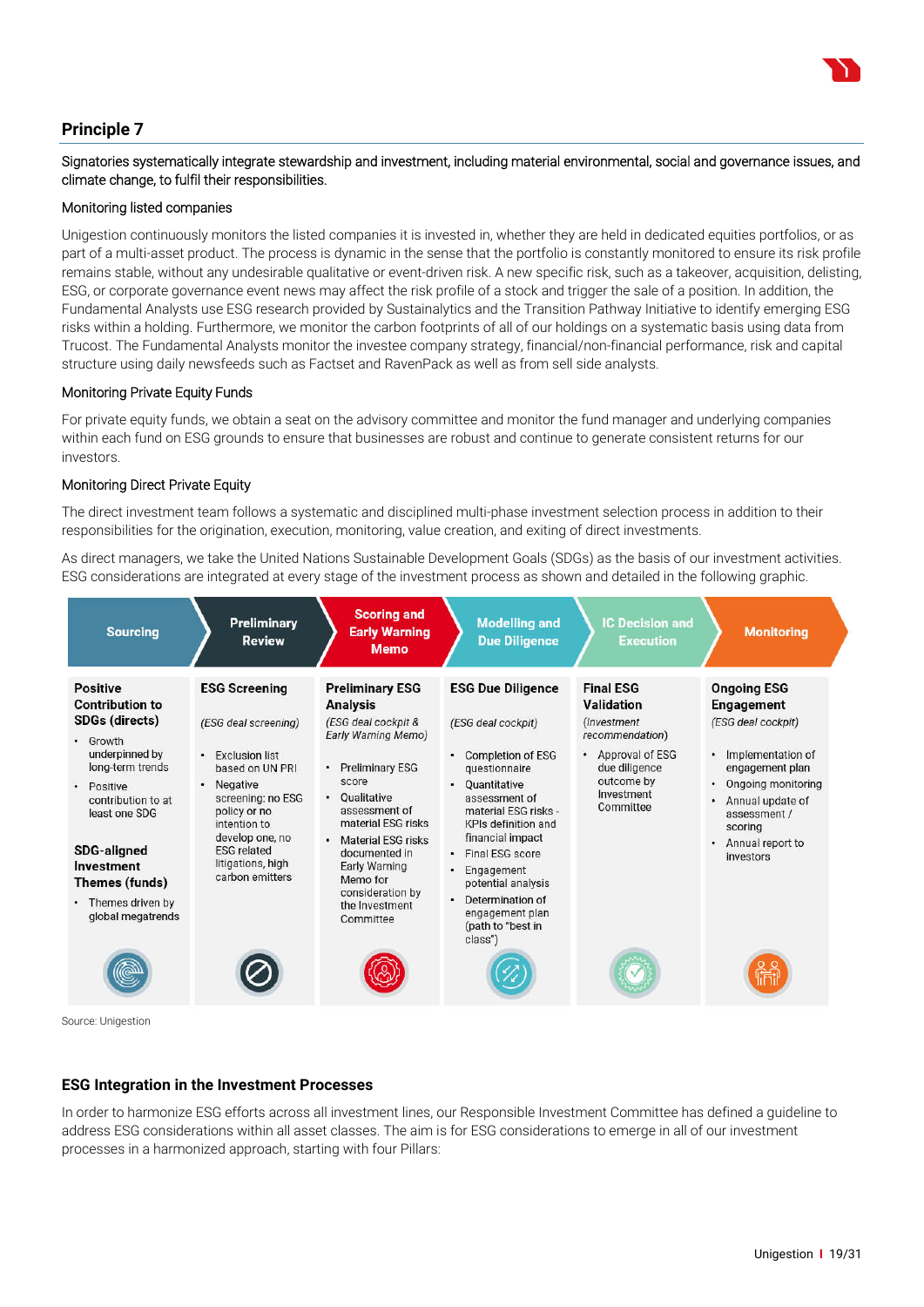



#### Source: Unigestion

We have not employed differentiated investment decision making processes depending upon the domicile of our clients or the jurisdiction of our management entities. That said, we can foresee that the EU's Sustainable Finance Disclosure Regulation (SFDR) may mean that certain portfolios may have differentiated reporting requirements over time.

#### Pillar I: Norm-based screening (bottom-up/all asset classes)

In addition to guiding and monitoring ESG implementation across all investment activities, the Responsible Investment Committee is also accountable for validating company-wide policies on sector and activity exclusion.

Norm-based screening is the process of excluding instruments associated with key social or environmental issues. According to the European Sustainable Investment Forum, it is the "screening of investments according to their compliance with international standards and norms".

We believe such exclusions should be applied across the firm and all direct assets we manage for our clients, excluding investments in funds, which may not control for these subjects.

For indirect exposures, Unigestion supports any initiative to promote the use of indices which do not comprise any of these activities.

Below is a list of exclusions applied across all investment lines since 2019.

- UN Global Compact Non-Compliant
- ▶ Controversial Weapons
- Adult Entertainment Producers
- Tobacco Producers
- Thermal Coal
- Predatory Lending

Norm-based screening implementation:

These standards are implemented on a best-effort basis, taking into account local regulation and both a client's as well as fund's best interests, with a transition period following their initial implementation for the funds/mandates in scope, and following periodic revisions of the exclusion lists. If the application of this standard dictates divestments, portfolio managers shall disinvest at their discretion within this transition period taking into account the portfolio impacts based on market conditions, liquidity and portfolio construction constraints. In practice, some targeted instruments could remain in the funds or mandates for a period if deemed in the best interest of clients.

Portfolio Managers perform the initial analysis, Risk Management reviews the framework initially and implements pre- and posttrade checks on a daily basis.

#### Pillar II: Exclusionary screening (bottom-up/asset class specific)

Negative or exclusionary screening is the process of excluding instruments from an investment universe based on our expectations regarding specific ESG-related risks to a particular asset class.

International mobilisation against climate change is leading to growing public and regulatory pressure to limit carbon emissions. Excessive carbon emitters are likely to face regulatory and pricing headwinds, and some activities may simply not be viable under strict scenarios. Unigestion recognises climate-related risks as part of each company's risk profile and excludes any company with a carbon intensity (Scopes 1, 2 AND 3) of more than 8,000 tons of CO2 equivalent per million USD in revenues.

Companies with ongoing severe controversial events:

A controversy occurs when a company's activity results in a negative environmental and/or social impact which will result in reputational risks for stakeholders and sometimes it will negatively impact the share price of a company.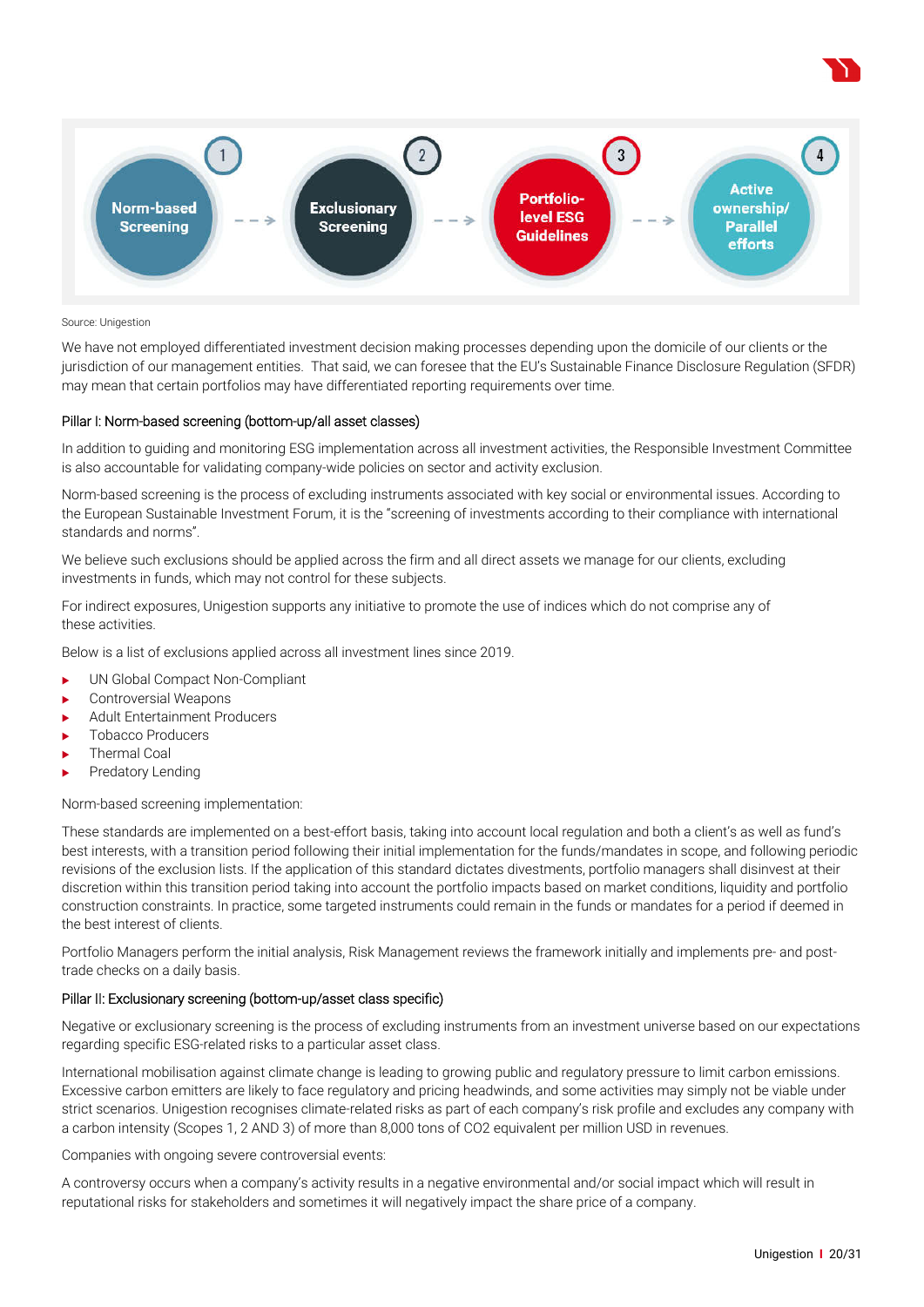

Controversies are usually extraordinary events, or a series of incidents, which are associated with public news and, in many cases, market reaction. The severity of controversial events is different and Unigestion uses Sustainalytics' methodology for evaluating the severity. There are six categories: No evidence, Low, Moderate, Significant, High and Severe.

At Unigestion, we exclude any company with severe controversies from our investment universe. The other levels and the number of remaining controversies will penalise our internal ESG score to impact our company selection process.

#### Pillar III: Portfolio-level ESG guidelines (top-down/asset class specific)

We require our portfolios in each asset class to maintain an ESG score that is higher than a pre-defined benchmark on an ongoing basis. This is achieved through a continuous positive tilt to investments with better ESG scores and a negative tilt to the ones with the worst ESG scores.

In the majority of our investments, when applicable, we also maintain a control on the greenhouse gas (GHG) intensity or carbon emissions versus a reference on an ongoing basis. For example, for equities portfolios - by effectively favouring investments with higher ESG scores, we ensure an overall ESG score that is higher than the market reference. In the majority of cases, we aim for at least a one decile improvement based on rankings from our internal scoring methodology. In addition, at the aggregated portfolio level, we ensure that the total GHG intensity is, at least, 20% better than that of the market reference.

Our fundamental analysts cover all major positions held within the portfolios, as well as any stocks that may present certain risks over time. When a stock is a candidate from a quantitative point of view, they conduct a fundamental review of the stock in order to have a forward-looking view of the risk profile. The in-house methodology is based on a SWOT analysis where the intention is to identify any risks a business may face. Risks as opportunities are diverse by nature but ESG risk and opportunities are getting more impactful and thus have a growing influence on the SWOT analysis. They assign a rating to these positions, which determines a maximum weight of the position in the portfolio. The analysts then closely monitor where a company stands relative to its peer group. They also pay close attention to corporate governance and communication transparency.

The ESG risk assessments and stress tests we mentioned above are considered based on the materiality approach, i.e. material ESG risks are assessed in more detail than those considered immaterial.

#### Pillar IV: Active ownership/parallel efforts (all asset classes)

Unigestion aims to be an active owner of companies on ESG issues where we have a reasonable chance of influencing their behaviour and positioning positively.

We believe that in the long term, this process will contribute positively to our portfolios' risk/return profile.

When the process doesn't involve companies, we have other parallel considerations such as investing in green bonds in the case of sovereign investments which is considered relevant to the asset class.

Overall, our Pillar IV comprises of all of our efforts and activities beyond an ESG scoring. For certain asset classes, we have additional elements beyond scoring considerations such as investing in green bonds for our sovereign strategies or investing in responsible precious metals for commodities.

#### **Detailed Process for Sovereign Bonds**

For our sovereign investments, we first define an investable investment universe, which is comprised of all governments bonds held in the Bloomberg Barclays Global Aggregate Government Bonds Index (Bloomberg Ticker LGAGTRUU Index).

Prior to applying ESG related exclusionary screenings, we filter the index universe based on liquidity measures and exclude the countries having a below average liquidity score. We use Bloomberg's Liquidity Assessment (LQA) score as a measure, which assesses positions' liquidity risk by quantitatively estimating a security's liquidity.

Liquidity is measured in terms of the security's liquidation cost (i.e., the deviation of the liquidation price from fair value price), liquidation horizon (i.e., the estimated number of trading day to liquidate an associated volume), and level of uncertainty for both the liquidation cost and liquidation horizon. LQA's methodology combines traditional market impact models with machine learning techniques to account for all the relevant factors influencing liquidity.

The resulting list of countries composes the Universe on which Pillar II (Exclusionary screenings) and Pillar III (ESG guidelines) will subsequently be applied.

#### **Pillar II: exclusionary screening**

Similar to equities, negative or exclusionary screening is the process of excluding countries from an investment universe based on our expectations regarding specific ESG risks. Unigestion considers three such exclusions: non-covered countries, worst in class countries and high carbon emitters. The exclusions are applied to the applicable universe in the first step of the investment process, resulting in the remaining, investable universe.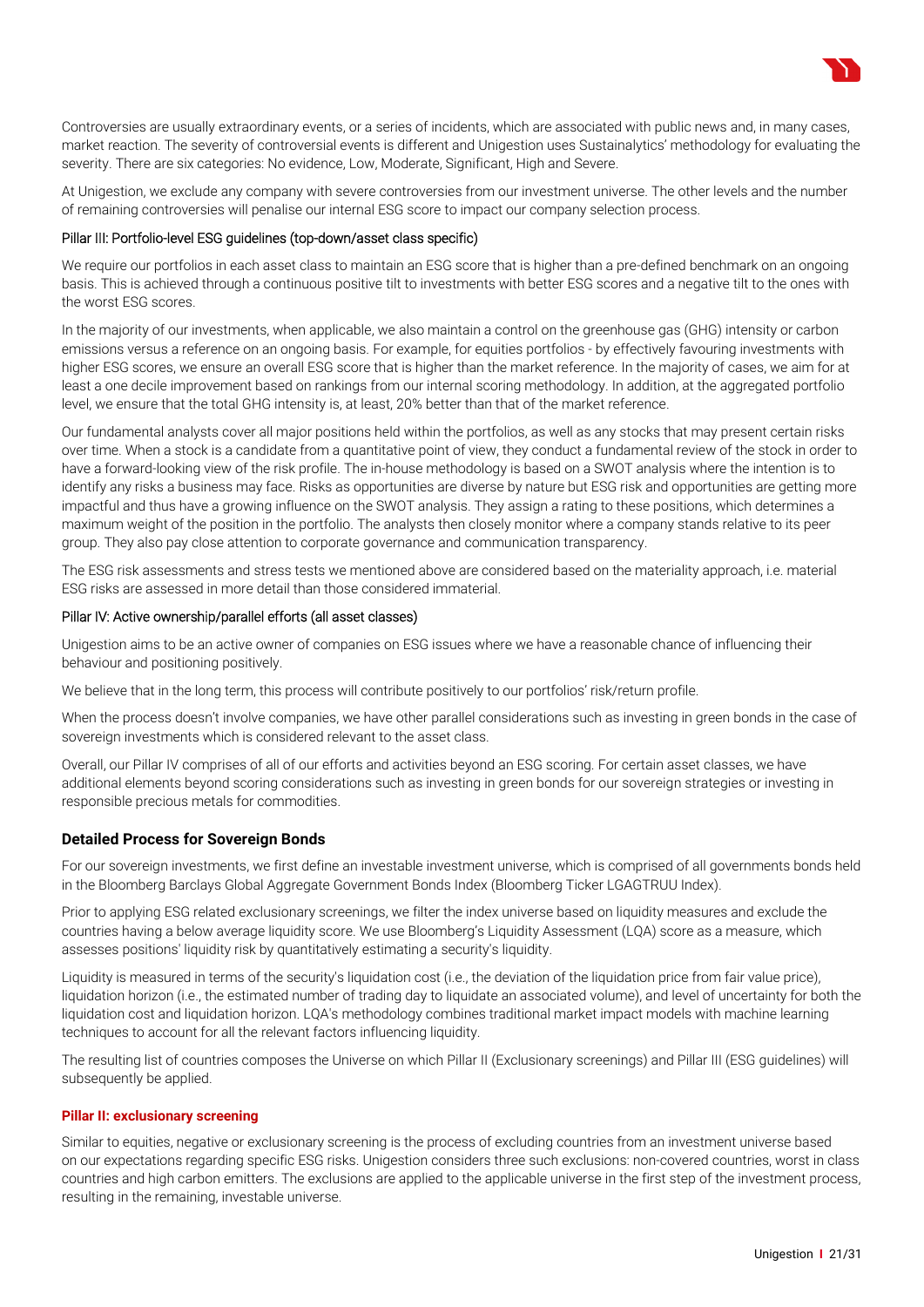

#### **Non-covered countries**

We exclude from the investment universe countries that are not covered by our proprietary ESG score.

#### **Worst-in-class countries**

We prefer countries with better or improving ESG scores. Therefore, we exclude from the investment universe countries with ESG scores in the worst decile of the universe. The result changes over time.

#### **High carbon emitters**

In an attempt to limit carbon emissions in our investments, we exclude any country with a carbon emission of more than 40% (KG/PPP \$ of GDP) in revenues.

#### **Pillar III: ESG guidelines**

We require our portfolios to maintain an ESG score higher than the Benchmark on an ongoing basis. This is achieved through a positive tilt to countries with better ESG scores and a negative tilt to the ones with the worst ESG scores.

The global country allocation is then determined through an optimisation process on the investable universe. The objective is to maximise the overall ESG score while maintaining a diversified allocation across countries by controlling the tracking error versus the initial allocation. At this stage, by effectively favouring countries with higher ESG scores, we ensure that the overall ESG score is above the Benchmark Index while the allocation across countries is not distorted by too many exclusions.

Target allocations resulting from Pillar I and Pillar II will be reviewed on a bi-annual basis on June 30<sup>th</sup> and December 31<sup>st</sup> and changes, if applicable, will be implemented in the first 15 days of the following month.

#### **Pillar IV: parallel process**

#### Green bonds

Investing in green bonds is one way to promote commitment to climate and responsible investment and we have decided to favour them over other government bonds. We implement our allocation such that:

- If government green bonds are available for a country, we will allocate at least 50% of the targeted country weight to government green bonds.
- We exclude green bonds issued by supranational and regional entities or government backed companies.

New issues of green bonds by countries eligible in the final investment universe will be invested, based on availability, during the semi-annual re-allocation process.

#### **Outcomes**

#### Listed Equities

Paying attention to ESG risks has been beneficial to our strategies in the past, allowing us to identify risks before they materialised in the market. A recent example is Wirecard.

In early June 2020, Wirecard was a candidate for one of our equity strategies. As part of our usual fundamental review of the new entrants, the investment team decided to exclude this stock due to suspicious accounting irregularities.

Wirecard is an example of a Governance Issue affecting a stock.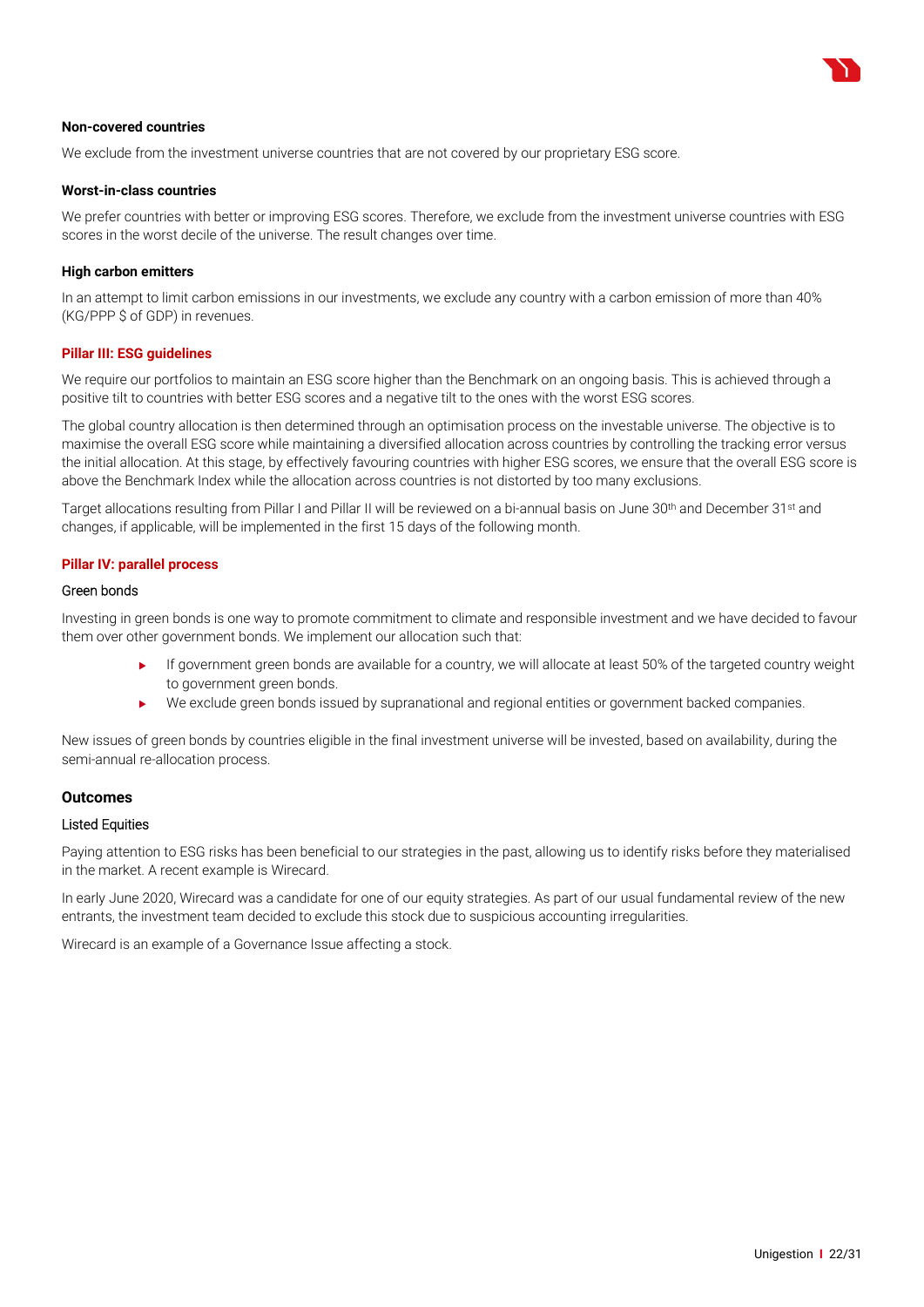



Source: Unigestion, Bloomberg.

#### Private Equity

As a positive example, we invested in a European company producing B12 vitamin and flavonoids. B12 vitamin plays an essential role on red blood cell formation, cell metabolism, nerve function and DNA production. Its deficiency is a significant health risk and can lead to anemia, fatigue, muscle weakness, intestinal problems, nerve damage and mood disturbances*.* The flavonoids are used for the treatment of the following health conditions: treat chronic venous insufficiency, hemorrhoids, lymphedema and varicose veins. As a result, the economic activity of this company has had a positive contribution to SDG 3 – Good health & well-being.

We have also rejected a number of investments due to ESG-related risks. A recent example is a producer and bottler of premium quality, natural mineral water and organic beverages. This European company mainly ships its products to North America, raising concerns about the excessive use of plastic packaging and an elevated carbon footprint from transportation. These negative points were weighed against the positives, including the products' success in North America, driven by the trend towards healthier drinks (and away from high sugar soft drinks). There was some potential to address these issues through engagement measures by reducing the plastic used in the packaging and relocating the bottling process to North America. However, the conclusion was that the overall environmental cost of the products was too high, and engagement alone would not be sufficient to overcome the negative impact. At this point, the investment was rejected.

#### Sovereign Bonds

Our filter on high carbon emitters described above results in the current exclusion of sovereign debt of China, Russia and Estonia from our portfolios.

### **Principle 8**

#### Signatories monitor and hold to account managers and/or service providers.

A highlighted previously, we believe in the importance of being an active shareholder and exercise the shareholders' rights of our clients through an outsourcing arrangement with a third-party proxy voting specialist firm. Unigestion's proxy voting is carried out by ISS based upon a newly-created customised policy built upon their International Sustainable Proxy Voting policy with enhancements to address stricter rules for director and auditor independence as well as the incorporation of ISS's Climate Voting Services, which uses their Climate Scorecard.

The proxy voting activities are reviewed on a monthly basis by the Responsible Investment Committee.

Portfolio managers are in charge of monitoring proxy voting on a monthly basis. As of today, the monitoring is performed on accounts using the ISS proxy voting service.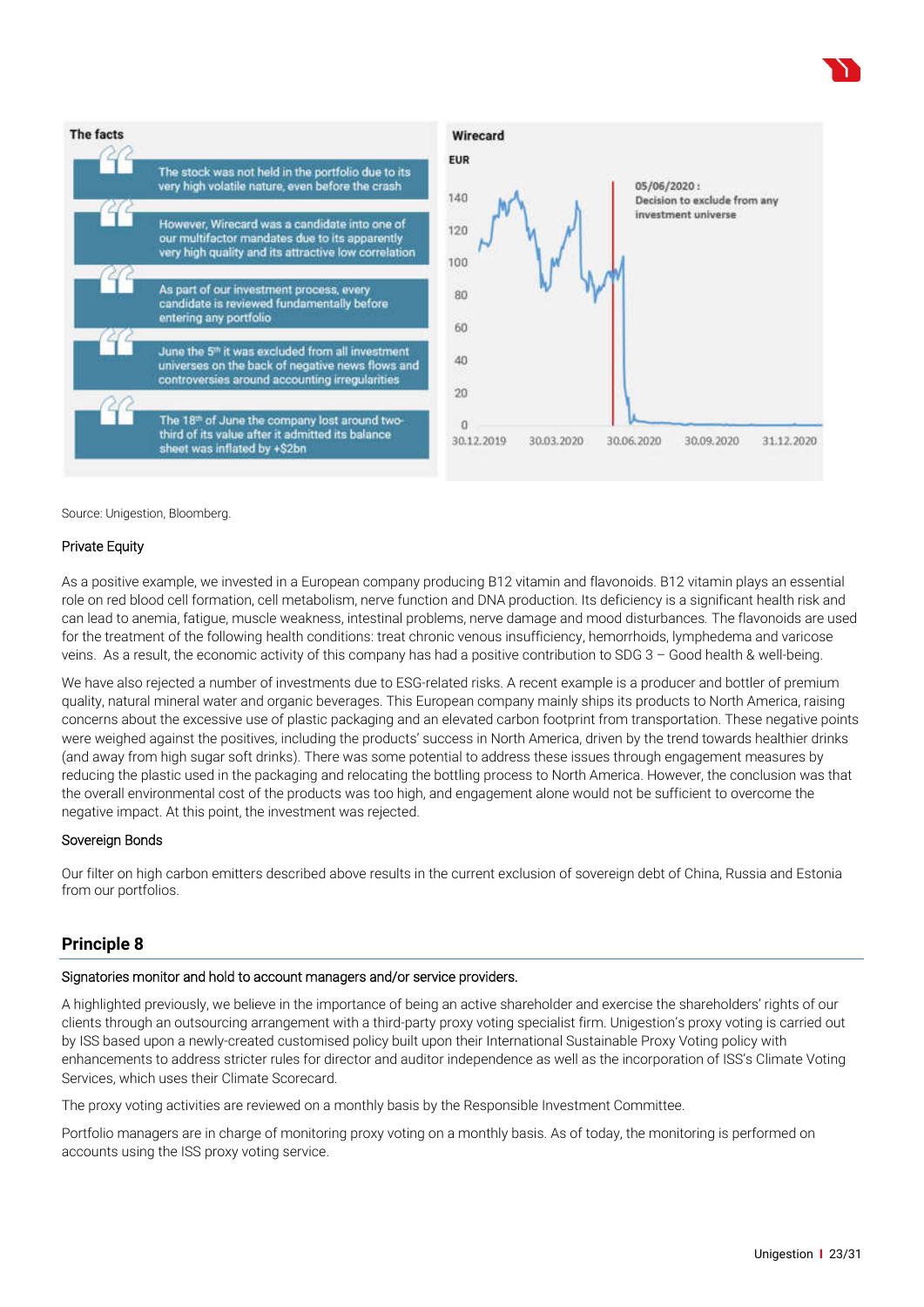

Portfolio managers issue a Proxy Voting Report which is sent to Compliance, portfolio managers, the Responsible Investment Committee and Head of Equities, which shows the following statistics:

- a ISS Check List
- Accounts without votable meeting for more than two months  $b<sub>1</sub>$
- ISS General Meeting Statistics  $\mathcal{C}$
- **ISS GENERAL MECALLY CONCOCO CONCOCO CONCOCO CONCOCO CONCOCO CONCOCO CONCOCO CONCOCO CONCOCO CONCOCO CONCOCO CONCOCO CONCOCO CONCOCO CONCOCO CONCOCO CONCOCO CONCOCO CONCOCO CONCOCO CONCOCO CONCOCO CONCOCO CONCOCO CONCOCO C**
- e. ISS Meeting Statistics by Account
- f. ISS Meeting Statistics by Country
- g. ISS Meetings Not Voted (Last Month)
- h Accounts without ISS Setup

The check list shows PASS/FAILED status for the following items

- Account with no votable meeting recently 2 months
- b. Drop in the % of meetings voted (month over month) -25%
- Drop in % of items voted] (month over month) -25%  $\cap$
- Account with a % of meetings voted] (last month) 80%
- Account with a drop in % of meetings voted] (month over month) -25%
- No vote on a particular account] (last month) 0 f.
- Country with a % of meetings voted] (last month) 80%
- Country with a drop in % of meetings voted] (month over month) -25%
- No vote on a particular country] (last month) 0 i.

If any item of the Check List is in status Failed, Investment Managers will investigate the reason for this exception. Any exception will be documented and communicated by email to Compliance, other Investment Managers as well as to the Head of Equities.

Through applying this checklist, we uncovered the need to put in place a new protocol to ensure that expiring Power of Attorney documents are renewed on a timely basis for all of the various jurisdictions in which we vote.

We carry out annual Due Diligence on ISS and our other outsourced ESG providers to ensure that there are no unaddressed conflicts of interest, operational or cyber security issues.

Furthermore, members of the Responsible Investment Committee perform a detailed review of the ISS Reports and Proxy Voting Recommendations for between 80 and 100 of the roughly 700 positions held. This is done in order to validate that ISS's recommendations are free of error and in accordance with our proxy voting policy and to satisfy ourselves that these recommendations are not subject to a conflict of interest on the part of ISS.

These reviews of ISS' rationales and recommendations uncovered no instances of bias or conflict of interest.

We also perform significant Due Diligence, both before and after engaging our other research partners: Sustainalytics, Trucost and TPI. For example, we employed a post-graduate intern to dissect the scoring methodology of Sustainalytics, uncovering some underlying biases, in creating our proprietary scoring based on the inputs of the various ESG data providers. These observations were shared with Sustainalytics while our manipulation of their data points to create our own proprietary ESG scoring meant that our parameters were consistently applied according to our weightings with no data quality issues.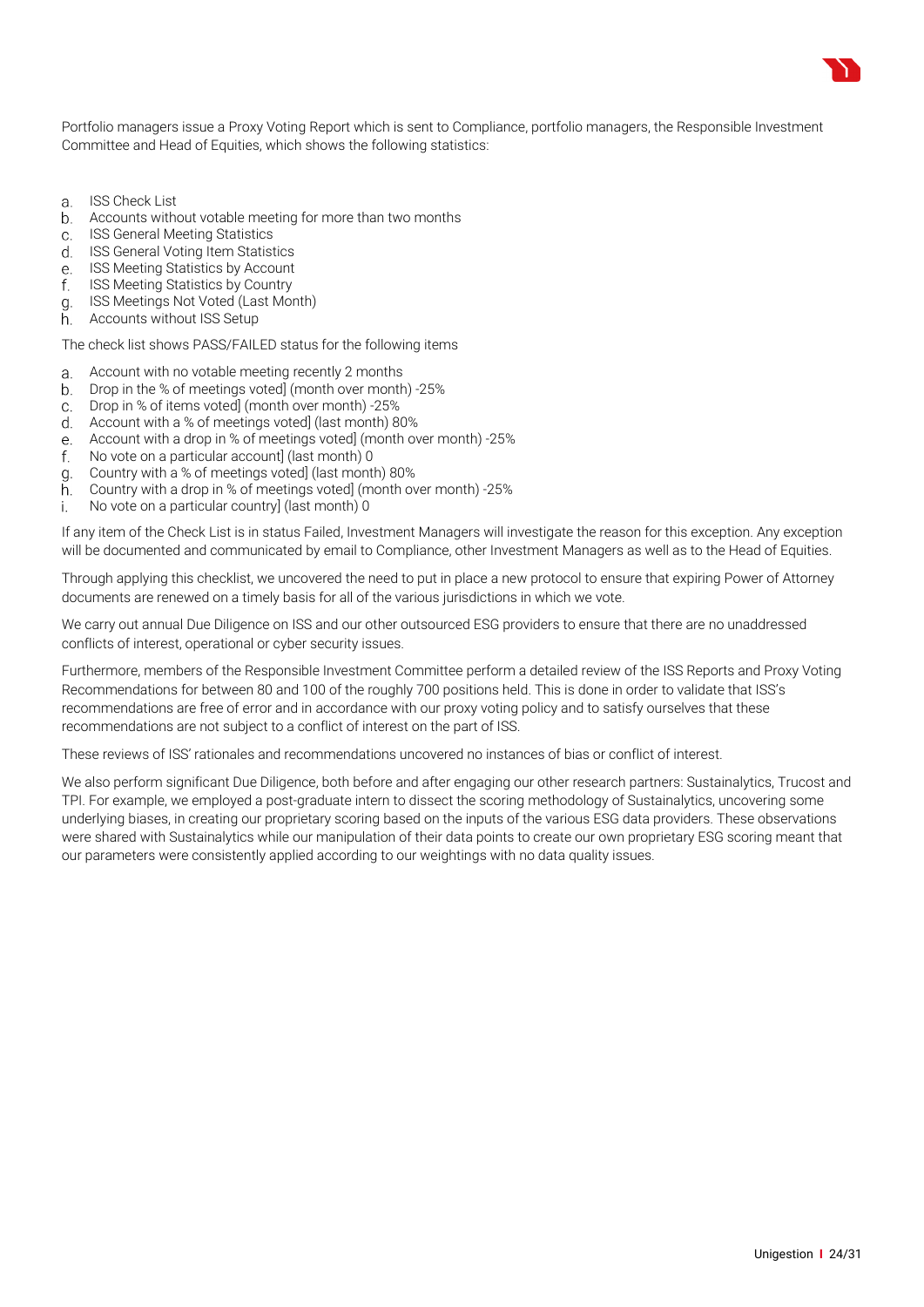

# ENGAGEMENT

# **Principle 9**

#### Signatories engage with issuers to maintain or enhance the value of assets.

There are four catalysts for our direct engagement initiatives, in line with our Responsible Investment beliefs and investment approach, outlined below.



Source: Unigestion

We are mindful of position weightings on both an absolute and relative basis.

We also aim to align our activities with these beliefs:

*"We believe that well-governed businesses with responsible practices can make a positive contribution to our clients' portfolios over the long term.*

*Our stewardship and direct engagement activity focuses on the ESG factors we believe will have the greatest impact for long-term investors."*

We have chosen to conduct our own direct engagements, rather than using a service provider, in order to have greater control, flexibility and feedback mechanisms throughout our stewardship activities. Furthermore, as a global investor, we want to reach out to investee companies first in writing (acknowledging language and time-zone issues), and then to follow up with emails and conference calls once the appropriate stakeholders and resources are identified at the investee company.

Before beginning an engagement, we set specific objectives. We also record each engagement with: corporate entity, issue, date of engagement, response, and outcome. We have created a proprietary engagement effectiveness rating from 0 (no acknowledgement) to 6 (our recommendation fully adopted). In 2020, we engaged directly with 68 listed companies. Thanks to follow-up emails and in-depth communication with invested companies, over the year we doubled the number of engagements resulting in a constructive dialogue and providing satisfactory explanations to our concerns.

We have the ability to customise our engagement themes to meet the specific priorities of our institutional clients. For example, we have engaged on specific Social issues on behalf of a particular pension fund client. In the context of our Eurozone fund we have targeted companies based on their Fairness Ratios and level of Board independence.

Most in depth engagements are conducted via conference call with senior management, board directors, subject matter experts and investor relations. Our Direct Engagement Team is comprised of our Corporate Engagement Officer, internal Legal Counsel and our Responsible Engagement Coordinator as well as the ESG Champions from the relevant Investment Teams as illustrated below: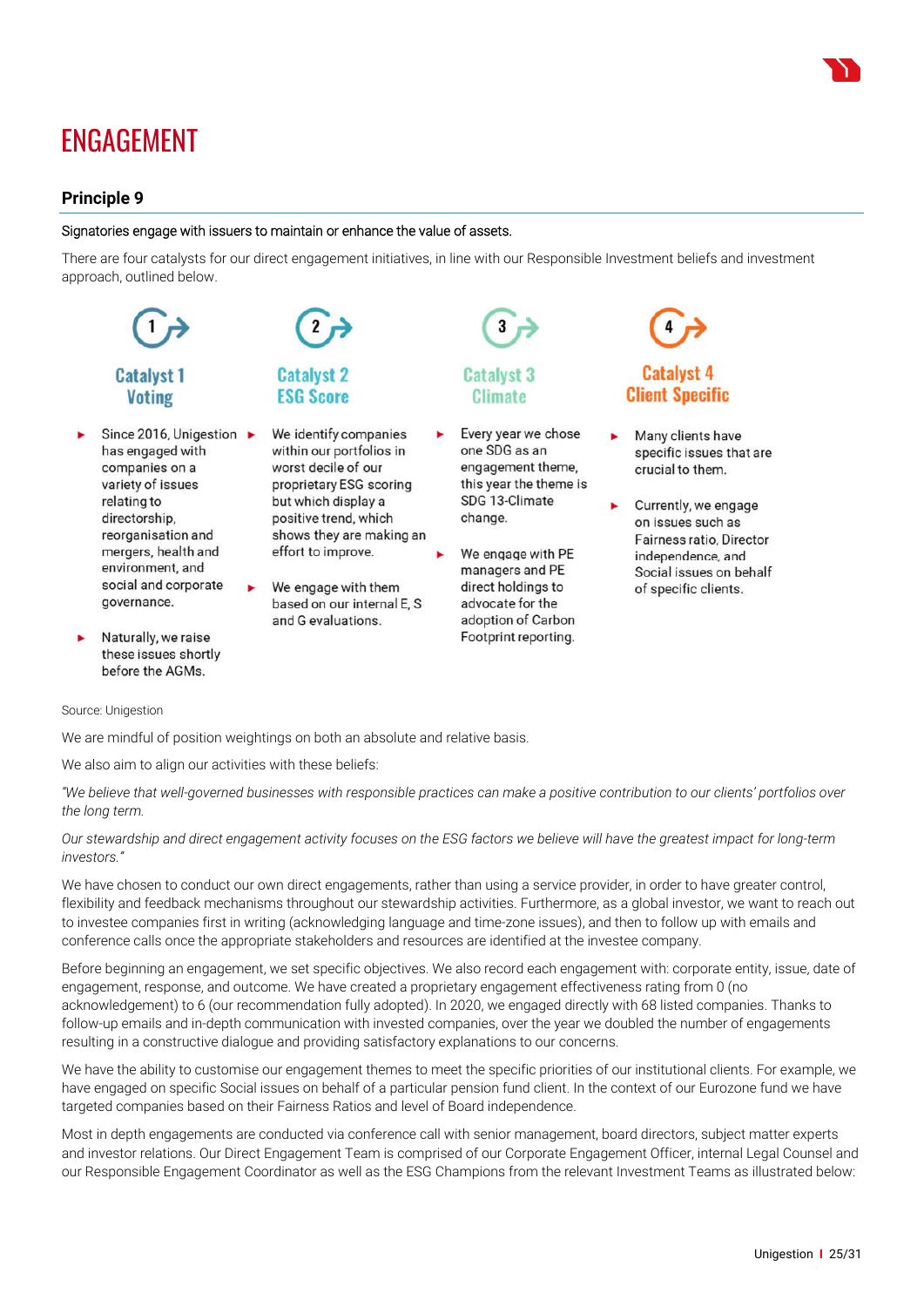

Source: Unigestion, as at 31 December 2020

In Private Equity, we engage with our portfolio companies at the initial investment date. We focus our engagement efforts on three key areas: (i) ESG policy & processes; (ii) carbon footprint; and (iii) gender diversity. These engagements are systematic and begin with clear engagement objectives. On an annual basis, the progress of such engagements is reviewed and discussed at the Private Equity Investment Committee.

Most of our engagements are direct individual engagements, alongside our investment partners. On fund investments, we know from experience that the collaboration with other fund investors is the most effective way to engage. We will pursue this approach whenever possible.

Similarly, in our management of Private Equity holdings, we score our GPs annually. Those that fall into the "laggards" category are then subject to engagements to remediate the shortfalls uncovered in the assessments.

In private equity, we engage with all our portfolio companies. However, there is higher potential for engagement with the ones that score lower in accordance with our proprietary methodology.

In most cases, we secure a seat on the advisory boards for the Private Equity funds we invest in. This is a key part of our postinvestment monitoring as we are privy to fund governance and can influence decisions on how funds are managed, including measures to address key person risk and conflicts of interest.

In private equity, the investment team remains informed about the activity of the portfolio companies on a regular basis via regular interactions with our investment partner or company's management. We assess the evolution of our engagement on an annual basis. We seek this evolution to be positive and focus special attention to any portfolio companies that would show deterioration. We currently do not have a system to determine the effectiveness of our engagements.

We do not engage with the issuers of sovereign or corporate debt as we view our exclusionary screening to be effective in avoiding major ESG risks, the AUM managed in this asset class is not significant in absolute or relative terms, and the likelihood of success is, in our estimation, minimal.

In certain cases, we are proactively approached by portfolio companies in advance of making changes to their practices that may have an impact on ESG issues. We welcome these constructive dialogues.

#### Listed Equities Engagement Examples

In 2020, we began an important direct engagement with Nestlé which is a major holding in a number of our equities portfolios. We voiced our concerns about the current situation the company is facing in terms of social supply chain incidents. We understand that the company has developed programmes to address human rights issues in its supply chain, however, our research shows that the company continues to face persistent labour and human rights issues in its suppliers' palm oil and cocoa plantations, including child labour cases. This could increase risks for customer satisfaction and reputational issues, which in turn may result in decreased revenues. We organised a conference call on 29 June with four specialists at Nestlé to address our concerns. They first gave us an overview of the Responsible Sourcing standards applied to all of their suppliers. In regards to the risk assessment for cocoa, the experts explained the various challenges the company faces in addressing child labour, particularly in the context of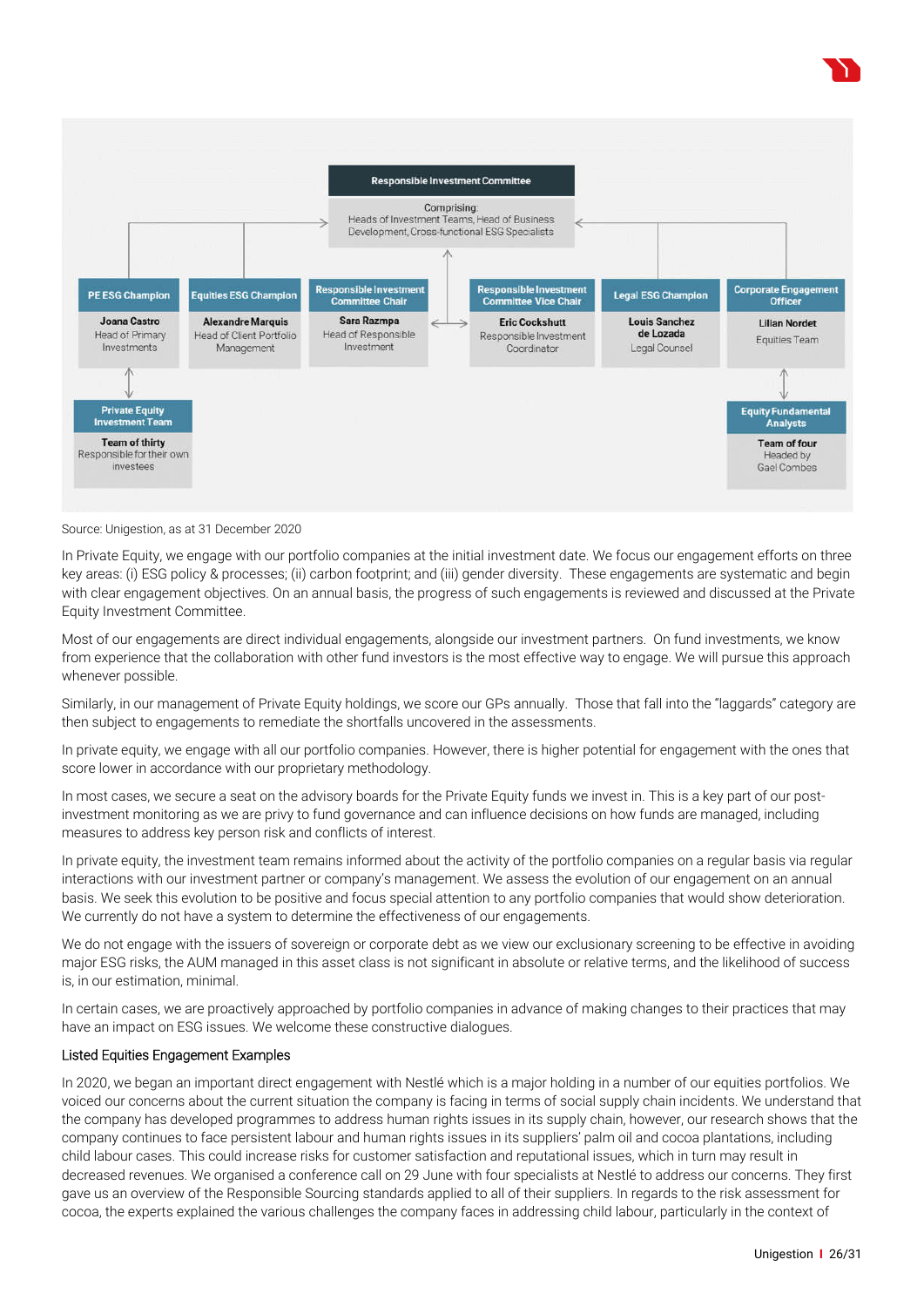

Further on the topic of deforestation, we engaged directly with Procter & Gamble over the shareholder motion for a Climate Report on Efforts to Eliminate Deforestation. We felt that a vote for this resolution was warranted, as shareholders would benefit from additional information on the company's strategy to manage its supply chain's impact on deforestation. At the Annual General Meeting, 67% of shares were voted in favour of this shareholder initiative which is the highest ever vote for a deforestation proposal. We consider this result to be fully in line with our recommendations.

We engaged directly with Polymetal in 2020 on the topic of cyanide management in the company's operational sites, as well as nonmineral and hazardous substance waste. We appreciate Polymetal's high scores from Sustainalytics (ranking 4th of 113 of global precious metals producers) and their adoption of GRI and SASB. They provided an overview of the process to be certified by the International Cyanide Management Code. They are currently running their third cyanide audit, and two of its operation sites were fully certified in 2019. We also encouraged incorporating ESG KPIs at the management level. The pace of adoption of certification is, however, too slow and we will need to continue to pressure them to accelerate the process of certification, as well as the required ongoing recertification. Our interaction with them was only partially effective and will need to be continued.

Finally, in December 2020, we engaged with UK-based Unilever on human rights and social issues related to palm oil, and the topic of plastic packaging. The company has put in place a grievance mechanisms process in order to remediate on social issues, and we have seen significant progress in the area. As of December 2020, 95% of palm oil was certified, a combination of segregated and mass balance palm oil. However, they want to reach a higher standard on the verification that palm oil is deforestation free with a new focus on traceability since June 2020. We then discussed the three main targets set by the company for 2025, namely: 1) halve the amount of virgin plastic use in packaging; 2) collect more plastic packaging than they sell; and 3) ensure that 100% of plastic packaging is designed to be fully reusable, recyclable or compostable. Unilever has set many goals, however, they were downgraded in a recent Plastics Scorecard for failing to meet a sustainable packaging target. They need to be held accountable for these commitments through further engagement, both individual and collaborative.

Customised and detailed engagement reports are created for a number of our UK based institutional clients on a quarterly basis. We also provide the public with semi-annual engagement summaries through the Responsible Investment section of our website.

Our team of Fundamental Analysts are included in all communications surrounding our direct engagement activities and outcomes to further inform their views.

# **Assessment**

While we have anecdotal evidence of the successes and challenges faced in our engagement programmes, we plan to enhance the depth of initially set KPIs in order to have more specific and quantifiable measurement of outcomes as well as links to appropriate escalation strategies.

# **Principle 10**

#### Signatories, Where Necessary, Participate in Collaborative Engagement to Influence Issuers.

Part of our stewardship activities may include discussions and collaborations with relevant stakeholders of investee companies such as industry bodies, investor networks and initiatives, civil society organisations and regulators.

Regarding collaborative engagement, we, together with 545 signatories representing USD 52 trillion of investments, are participating in the Climate Action 100+ initiative. This five-year project by both asset managers and asset owners aims to engage with 167 of the world's largest corporate greenhouse gas emitters to curb emissions, strengthen climate-related financial disclosures and improve governance on climate change. The major focus which began in September 2020 is putting in place a protocol and scorecard for firms which are making Net Zero GHG commitments. The Scorecards will be released in March 2021 and will provide consistent and quantitative basis to engage companies over, both collaboratively and individually. To further deepen our commitment to this initiative, the Unigestion Group has become a lead on the engagement with Canadian natural gas distribution company - Enbridge. We continue to hold Enbridge in a number of our equity portfolios.

To further our work on Climate Action 100+, we are also participated in the PRI-lead Oil & Gas Collaborative Engagement. Together with 125 signatories representing approximately USD 6.3 trillion of investments, we engaged with companies active in the Oil & Gas industry. This project came to a close in November 2020 with all outstanding activities assumed by Climate Action 100+.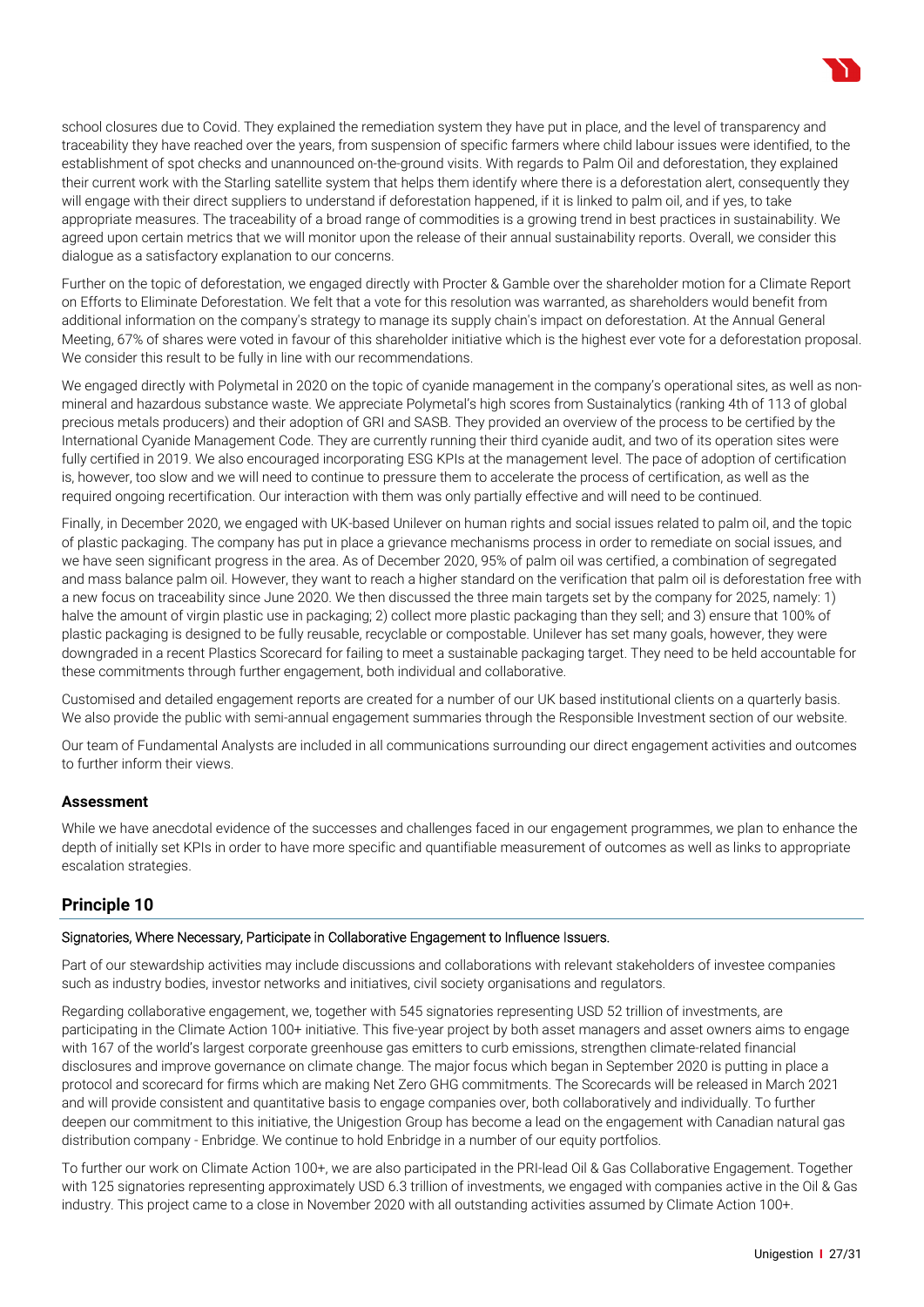

During 2020, we joined the Plastic Solutions Investor Alliance, an international coalition of over 45 investors that engages with publicly traded consumer goods companies on the threat posed by plastic waste and pollution. This is a crucial initiative as, at current patterns, by 2050 there will be more plastics by weight in the oceans than fish. In this context, our first engagement was with The Coca-Cola Company. We spoke about problematic package design, such as their Capri-Sun plastic and foil laminate sachets that cannot be recycled, setting targets for plastic reduction, encouraging refillables, as well as their willingness to pay a premium for recycled plastic vs. virgin feedstock. Coke agreed to a goal of 50% recycled content by 2030. We continue to hold The Coca-Cola Company in a number of our equity portfolios.

In 2020, we signed the Tobacco-Free Finance Pledge. Signatories are leading financial institutions that have implemented tobaccofree finance policies and encourage others to follow suit, thereby raising awareness among financial institutions of the essential role the finance sector must play to help achieve the SDGs, reduce mortality from tobacco and improve global health.

As highlighted in Principle 4, one worrying recent development has been the SEC's release of a set of draft rules that, if passed, would greatly impact the ability of proxy voting firms, such as ISS, to conduct their business. We rely substantially on their impartial analyses and recommendations on corporate issues as, at the Unigestion Group level, we vote on over 11,000 items per year. We, and a number of PRI signatories, have sent a letter to the SEC in support of the value that proxy voting firms bring to the industry. There is a sense that the new administration in Washington may ease these proposed restrictions.

#### **Outcomes**

Climate Action 100+ is our most important collaborative effort to date. It was originally envisaged to be a five-year initiate but, sadly, there appears to be need for it to become a quasi-permanent fixture. As the 167 corporate entities engaged with through this initiative emit more than 50% of the world's Greenhouse Gases, having an impact on them can make a real difference to our climate. The release of the Climate Action 100+ Net-Zero Company Benchmark, will be the lynchpin in driving the initiative forward. We have committed to become even more active in this collaborative effort by becoming a lead on the engagement with Enbridge.

Similarly, our involvement in the Plastic Solutions Investor Alliance is also becoming a multi-year initiative. By using their scoring methodology, we are also able to improve the quality and specificity of the direct engagements we have had with firms we hold, such as, Coke, Procter & Gamble, Unilever, Yum! Brands, Starbucks and Kroger.

For both of these major collaborative engagements, we are now transitioning from the "measuring" phase to "management". KPIs and methodologies have been agreed to; we need to now collectively apply pressure to these levers. We assess both initiative as having the potential for success, however the results to date indicate significant room for improvement of outcomes.

# **Principle 11**

#### Signatories, where necessary, escalate stewardship activities to influence issuers.

We believe that engagement is an activity which may take many years to bear fruit. Building constructive relationships over time is crucial, however, retaining the option to escalate plays an important part in our ability to influence issuers.

In line with industry best practice, and rewarded in our PRI Assessment Report, our direct engagements with listed companies have a feedback mechanism that ensures that our Fundamental Analysts are kept informed of the issues, trends and outcomes of such activities of the companies they research. Furthermore, we have implemented an internal scale to determine the effectiveness of our engagements from 0 (no acknowledgement of our request) to 6 (complete implementation of our recommendation).

The Corporate Engagement Team, acting under the authority of the Responsible Investment Committee, determines the issues and instances where escalation of our engagement activities are warranted. This determination is made based on the values and guiding principles of Unigestion and is applied consistently across geographies and asset classes.

If we are not satisfied with the outcome of our engagement discussions we may prioritise the company for escalation either directly or in collaboration with other asset managers and asset owners. We may also vote against management at company meetings. If we are still not satisfied that the management team is acknowledging or addressing our concern(s), we may also consider supporting the submission of shareholder resolutions initiated by third-parties, or joining shareholder groups.

Finally, if all other escalation channels have been exhausted and we see insufficient improvement over a reasonable time frame, we may decide to reduce or divest entirely of our holdings.

In private equity, if we are not satisfied with the outcome of our engagement discussions, we aim to collaborate with the other investors to put pressure on the engagement outcome to be delivered. Should that approach fail, we could either (i) sell our investment in a fund or a company in the secondary market, typically at discounted valuations OR (ii) we could drive the dismissal of the company's CEO, typically alongside our investment partners.

We have found that building constructive relationships over time bears more fruit than quickly adopting a more adversarial approach. As such, we often reach out to management in advance of casting votes against them on contentious issues at AGMs. This consultative approach may even pre-empt the need for a vote against management, as was the case in our recent discussions with a Swiss insurer regarding an overboarded director nominee that subsequently rescinded their candidacy ahead of the vote.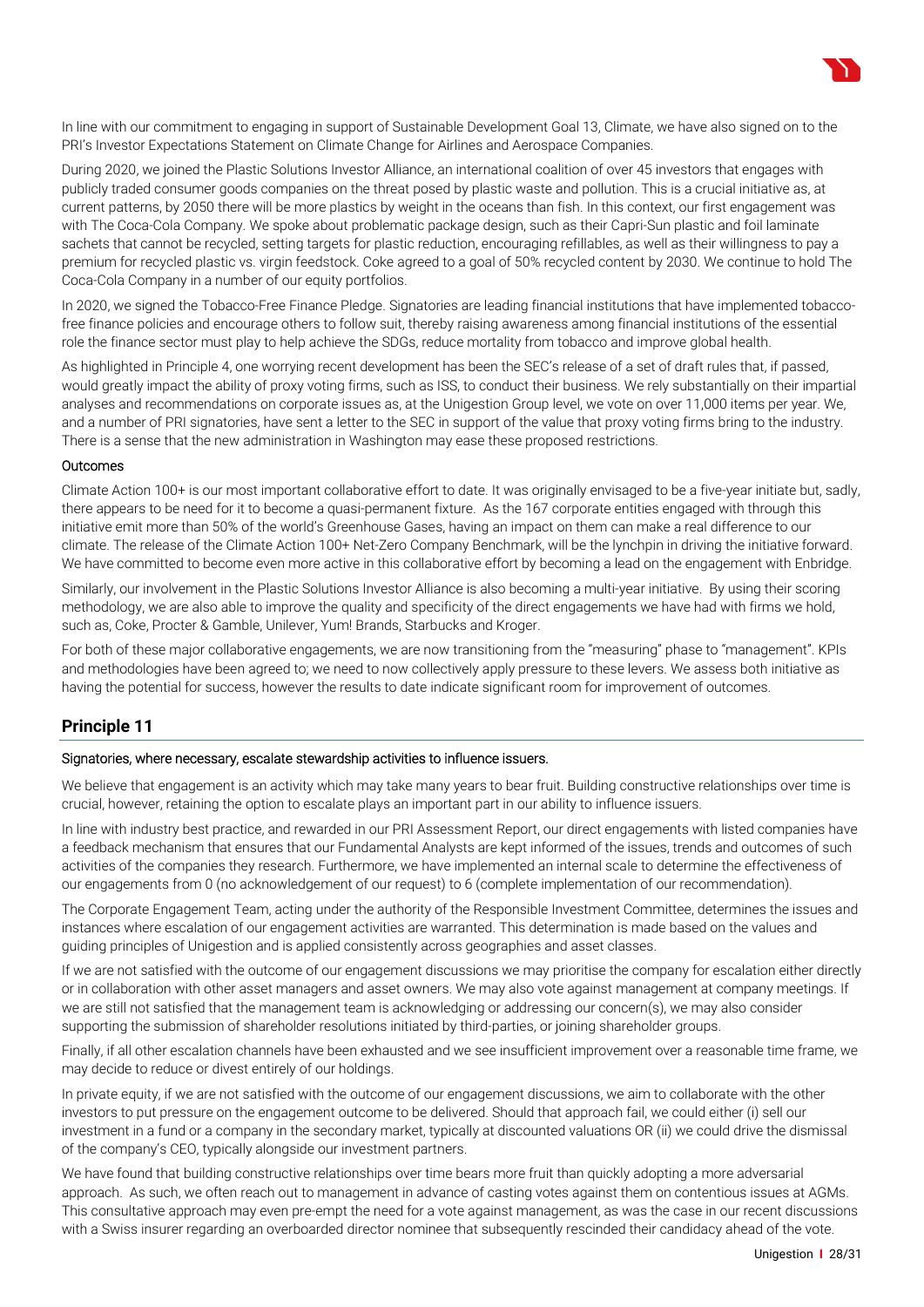

In the context of our Eurozone fund, we require the attainment of a set minimum requirements for board independence be met within three years of investment otherwise we will divest. Similarly, we require the attainment of minimum Fairness Ratio scores for the portfolio. These stipulations were put in place in 2020 and have been the catalyst for a number or direct engagements but have not yet been the cause of a divestment.

# EXERCISING RIGHTS AND RESPONSIBILITIES

# **Principle 12**

#### Signatories actively exercise their rights and responsibilities.

We believe in the importance of being an active shareholder and, as highlighted in previous Principles, exercise the shareholders' rights of our clients through an outsourcing arrangement with a third-party proxy voting specialist firm. Unigestion's proxy voting is carried out by ISS based upon a newly created customised policy built upon their International Sustainable Proxy Voting policy with enhancements to address stricter rules for director and auditor independence as well as the incorporation of ISS's Climate Voting Services, which uses their Climate Scorecard. We apply this Policy across all accounts where we have been granted voting discretion. Should we decide not to follow the independent provider's recommendations, the four-eyes principle applies; the Responsible Investment Committee must approve the decision, and this decision is documented. We did not vote counter to ISS's recommendations over the reporting period.

This customised ISS Policy directs the voting for all listed equities held within our dedicated equities portfolios, multi-asset portfolios, and liquid alternatives. Unigestion (UK) Ltd does not manage fixed income portfolios.

Clients investing through segregated mandates can choose to adopt our customised ISS policy, another policy of their choosing, or direct the voting themselves.

We have not put in place a mechanism that allows clients to direct voting for their pro-rata share of pooled vehicles.

Regarding our investments in Private Equity funds, in most cases, we secure a seat on the advisory boards for the funds we invest in. This is a key part of our post-investment monitoring as we are privy to fund governance and can influence decisions on how funds are managed, including measures to address key person risk and conflicts of interest. We exercise other shareholders' rights such as corporate actions in the best interest of our investors.

Our Proxy Voting Policy and the full Unigestion (UK) Ltd. Proxy Voting Report 2020 are available at: https://www.unigestion.com/responsible-investment/policies-and-reporting/

Unigestion's goal is to exercise our voting rights at as many meetings, and on as many items, as possible. In rare instances of share blocking, the general policy is to vote on 50% of the shares held.

During 2020, the Unigestion Group voted at 98.35% of meetings. We voted against management on 20.43% of the 11,077 votes we cast which is a dramatic increase from the 8.24% of last year due to the implementation of our stricter policy.

Similarly, during 2020, Unigestion (UK) Ltd. voted at 99.70% of meetings. We voted on 707 of 727, or 97.25% of votable ballots and on 4,553 of 4,565, or 99.74% of votable items. We voted against management on 23.35% of the 4,553 votes we cast, a significant increase from 7.49% in 2019.

The proxy voting activities are reviewed on a monthly basis by the Responsible Investment Committee.

As highlighted in Principle 8, portfolio managers are in charge of monitoring proxy voting on a monthly basis. As of today, the monitoring is performed on accounts using the ISS proxy voting service.

Portfolio managers issue a Proxy Voting Report which is sent to Compliance, Portfolio managers, the Responsible Investment Committee and Head of Equities, which shows the following statistics:

- ISS Check List  $\mathsf{I}$ .
- k. Accounts without votable meeting for more than 2 months
- ISS General Meeting Statistics  $\mathbf{L}$
- m. ISS General Voting Item Statistics
- n. ISS Meeting Statistics by Account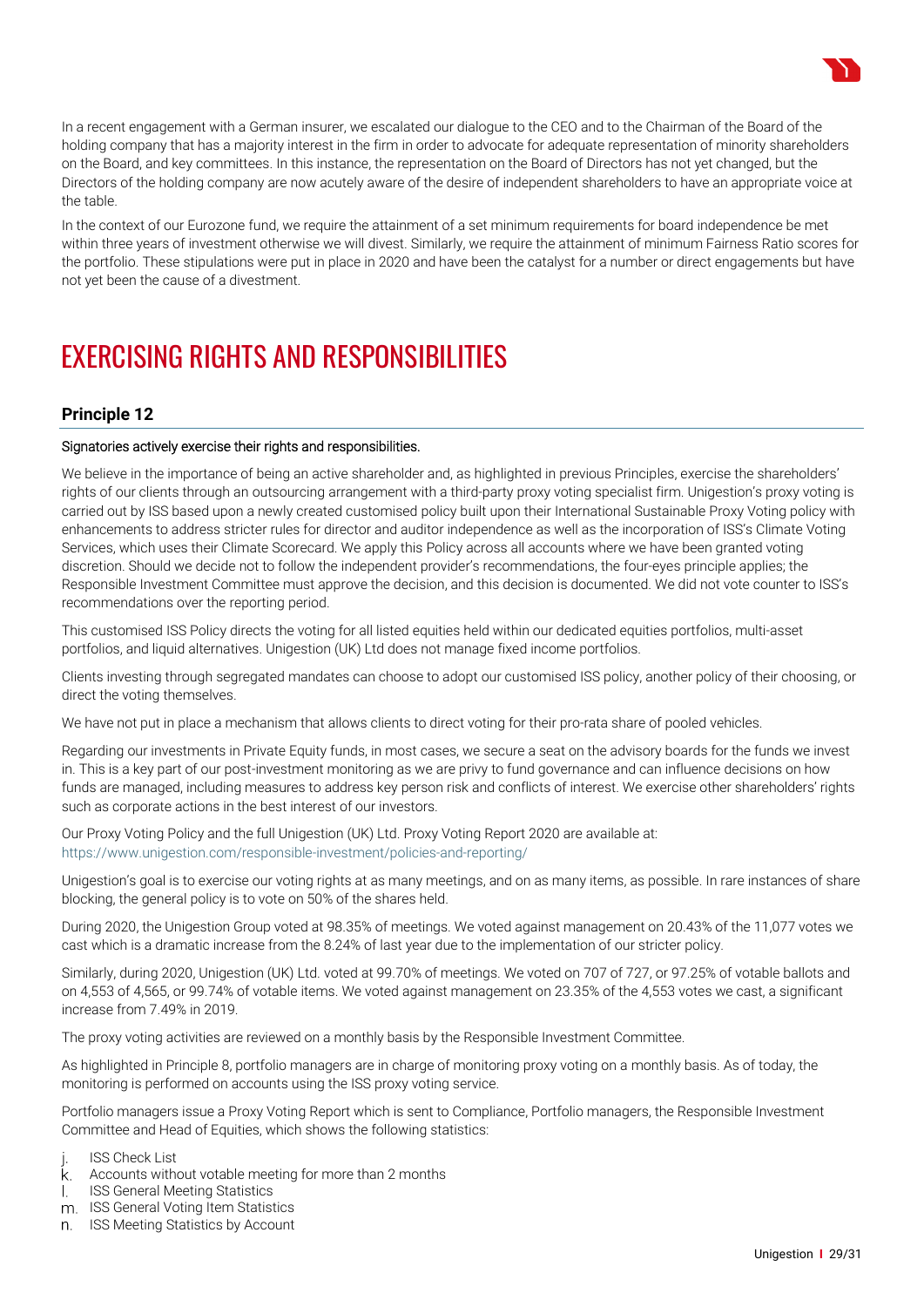

- p. ISS Meetings Not Voted (Last Month)
- Accounts without ISS Setup

The check list shows PASS/FAILED status for the following items

- Account with no votable meeting recently 2 months r.
- Drop in the % of meetings voted] (month over month) -25%  $S_{\cdot}$
- t. Drop in % of items voted] (month over month) -25%
- Account with a % of meetings voted] (last month) 80%
- Account with a drop in % of meetings voted] (month over month) -25%
- w. No vote on a particular account] (last month) 0
- Country with a % of meetings voted] (last month) 80%
- Country with a drop in % of meetings voted] (month over month) -25%
- z. No vote on a particular country] (last month) 0

If any item of the Check List is in status Failed, Investment Managers will investigate the reason for this exception. Any exception will be documented and communicated by email to Compliance, other Investment Managers as well as to the Head of Equities.

Risks specific to voting are mainly that voting decisions are flawed because of lack of independence. Examples could include:

- $\blacktriangleright$  The person taking the voting decision is not independent with regard to the issuer in question;
- The company to be voted on is also a client of Unigestion;
- $\blacktriangleright$  Unigestion directors are acquainted with the board members of the company being voted on; or
- Resolutions are voted, not in shareholders' best interests, but to the benefit of a third party.

To manage and prevent such risks occurring, and in addition to the regular monitoring and controls of our Compliance department, several measures have been taken:

- All employees must report their holdings on a quarterly basis as part of the personal dealing policy.
- All employees and directors must disclose and Unigestion must approve any outside interests or directorships they hold.
- Our proxy voting service provider (ISS) establishes voting recommendations based on Unigestion's customised voting policy, which is validated by the Responsible Investment Committee.
- In cases where a potential conflict of interest is identified, ISS voting guidelines will be applied without any intervention from the manager in charge of the voting activities.
- Should we decide not to follow the independent provider's recommendations, the four-eyes principle applies, the Responsible Investment Committee must approve the decision, and this decision is documented.
- The ISS Conflicts of Interest Policy is obtained and reviewed by the Responsible Investment Committee.
- A post-vote review of our voting decisions is performed by our Responsible Investment Committee.

Employees are made aware of the policies and procedures in place that are designed to identify and manage possible conflicts through their normal business operating procedures, ad-hoc guidance from the compliance department, training and normal day to day business communications.

The Unigestion Group, and Unigestion (UK) Ltd. specifically, do not participate in securities lending programmes.

Unigestion (UK) Ltd. does not manage fixed income portfolios.

#### **Outcomes**

We provide the following examples of significant votes cast during 2020. We consider significant to mean where we hold greater than 1% of the firm's outstanding shares, where the issue is particularly contentious, or where there is a significant portion of votes cast against management.

#### Eli Lilly & Co

Elect Director Ralph Alvarez, Carolyn R. Bertozzi, Juan R. Luciano, Kathi P. Seifert : A vote AGAINST all director nominees is warranted for a material governance failure. The company's charter does not allow shareholders to amend the company's bylaws. 19.50% of shares were voted against management, however, their requirement of a super-majority of 80% to amend the bylaws will make this very difficult to succeed.

#### Motorola Solutions, Inc.

Elect Egon P. Durban and Gregory K. Mondre as Directors.Votes AGAINST these nominees are warranted for serving as nonindependent members of a key board committee. 26.35% of shares were voted against management.

#### Ross Stores Inc.

Adopt Quantitative Company-wide GHG Goals. A vote FOR this proposal is warranted, as additional information on the company's GHG emissions, GHG reduction goals, and oversight mechanisms for reduction activities would allow shareholders to better assess the company's management of these emissions and related risks. 40.56% of shares were voted against management.